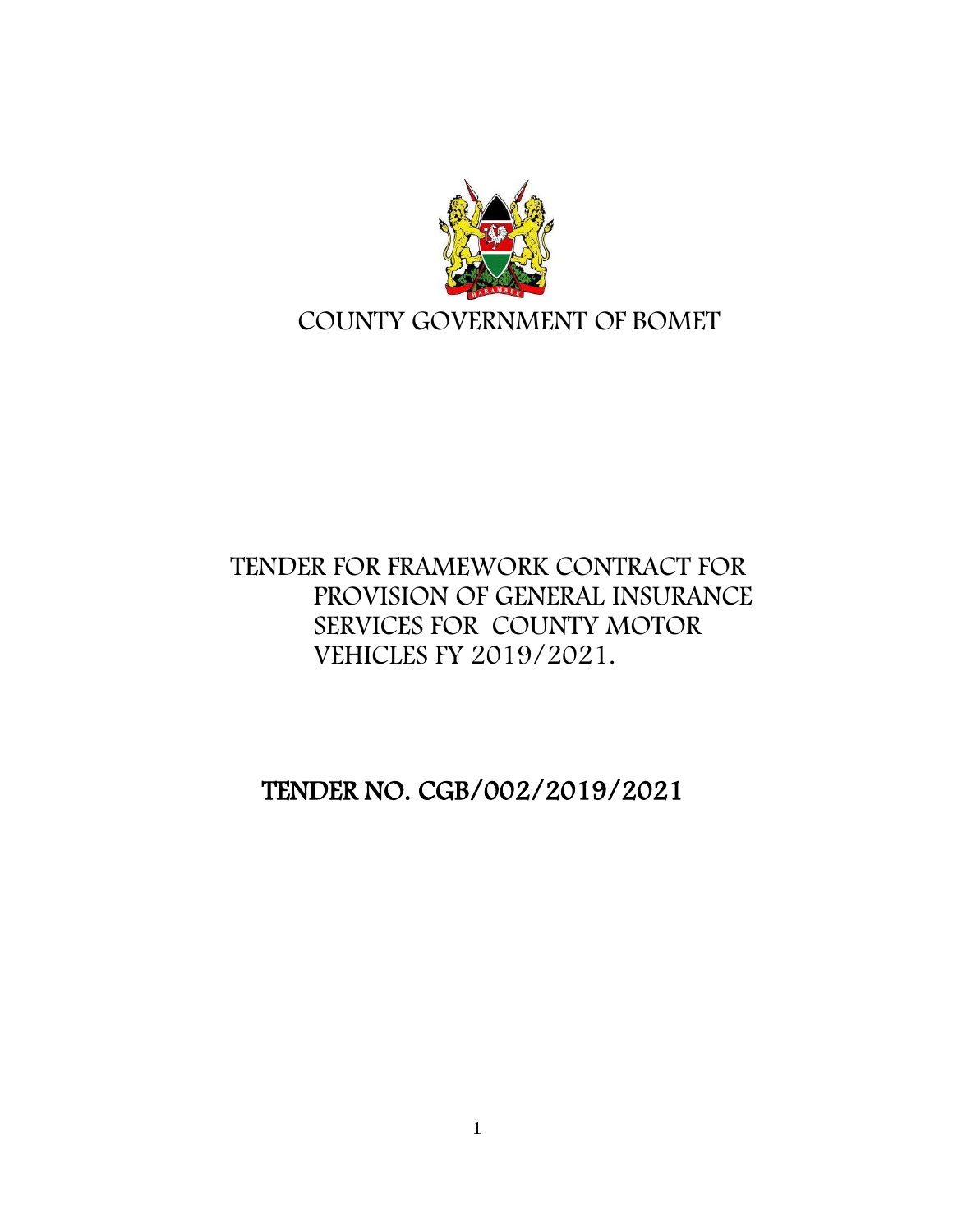| TABLE OF CONTENTS |  |  |  |
|-------------------|--|--|--|
|-------------------|--|--|--|

| Contents          |                                                                     |                 |
|-------------------|---------------------------------------------------------------------|-----------------|
|                   |                                                                     | 2               |
|                   |                                                                     |                 |
|                   |                                                                     |                 |
| 2.1               |                                                                     |                 |
| 2.2               |                                                                     |                 |
| 2.3               |                                                                     |                 |
| 2.4.              |                                                                     |                 |
| 2.5               |                                                                     | 6               |
| 2.6               |                                                                     |                 |
| 2.7               |                                                                     | 6               |
| 2.8               |                                                                     | $\overline{7}$  |
| 2.9               |                                                                     | $7\phantom{.0}$ |
| 2.10              |                                                                     | $\overline{7}$  |
| 2.11              |                                                                     |                 |
| 2.12              |                                                                     |                 |
| 2.13              |                                                                     |                 |
| 2.14              |                                                                     | 9               |
| 2.15              |                                                                     | 9               |
| 2.16              |                                                                     |                 |
| 2.17              |                                                                     |                 |
| 2.18              |                                                                     |                 |
| 2.19              |                                                                     |                 |
| 2.20              |                                                                     |                 |
| 2.21              |                                                                     |                 |
| 2.22              |                                                                     |                 |
| 2.23              |                                                                     |                 |
| 2.24              |                                                                     |                 |
| 2.25              |                                                                     |                 |
| 2.30              |                                                                     |                 |
| 2.31              |                                                                     |                 |
| 2.32              |                                                                     |                 |
| (a)               |                                                                     |                 |
| (b)               |                                                                     |                 |
| $\left( c\right)$ |                                                                     |                 |
| (d)               | Procuring entity's Right to accept or Reject any or All Tenders  17 |                 |
| 2.33              |                                                                     |                 |
| 2.34              |                                                                     |                 |
| 2.35              |                                                                     |                 |
| 2.36              |                                                                     |                 |
|                   |                                                                     |                 |
|                   |                                                                     | 22              |
| 3.1               |                                                                     |                 |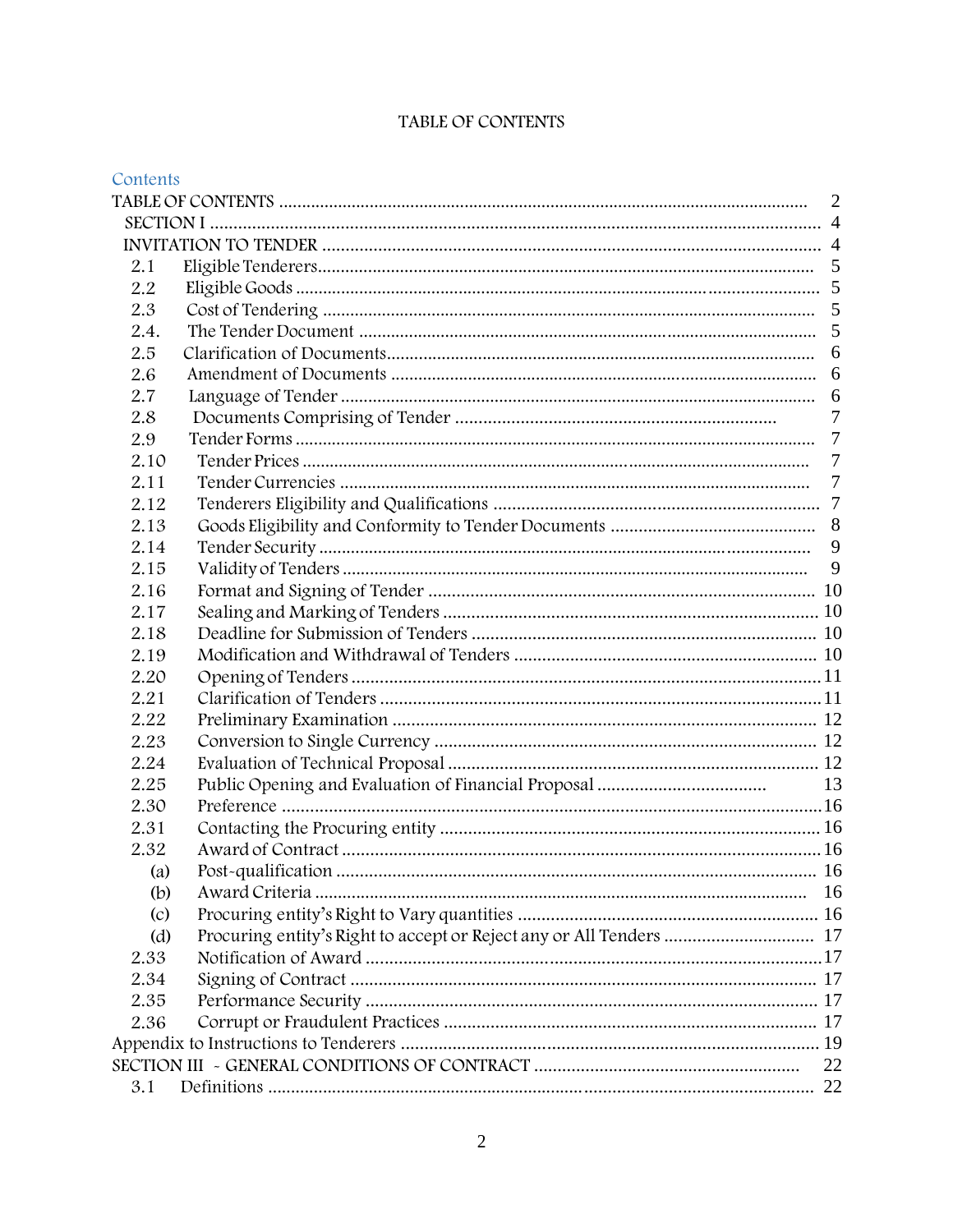| 3.2  |                                                                         |  |
|------|-------------------------------------------------------------------------|--|
| 3.3  |                                                                         |  |
| 3.4  |                                                                         |  |
| 3.5  |                                                                         |  |
| 3.6  |                                                                         |  |
| 3.7  |                                                                         |  |
| 3.8  |                                                                         |  |
| 3.9  |                                                                         |  |
| 3.10 |                                                                         |  |
| 3.11 |                                                                         |  |
| 3.12 |                                                                         |  |
| 3.13 |                                                                         |  |
| 3.14 |                                                                         |  |
| 3.15 |                                                                         |  |
| 3.16 |                                                                         |  |
| 3.17 |                                                                         |  |
| 3.18 |                                                                         |  |
| 3.19 |                                                                         |  |
| 3.20 |                                                                         |  |
|      |                                                                         |  |
|      |                                                                         |  |
|      |                                                                         |  |
|      |                                                                         |  |
|      | <b>6.2 FIRM'S REFERENCES</b>                                            |  |
|      | 6.3 COMMENTS AND SUGGESTIONS OF CONSULTANTS ON THE TERMS OF REFERENCE   |  |
|      | AND ON DATA, SERVICES AND FACILITIES TO BE PROVIDED BY THE CLIENT. 33   |  |
|      | 6.4 DESCRIPTION OF THE METHODOLOGY AND WORK PLAN FOR PERFORMING THE     |  |
|      |                                                                         |  |
|      |                                                                         |  |
|      | 6.6. FORMAT OF CURRICULUM VITAE (CV) FOR PROPOSED PROFESSIONAL STAFF 36 |  |
|      |                                                                         |  |
|      |                                                                         |  |
|      |                                                                         |  |
|      |                                                                         |  |
|      |                                                                         |  |
|      |                                                                         |  |
| 7.4  |                                                                         |  |
| 7.5  |                                                                         |  |
| 7.6  |                                                                         |  |
|      |                                                                         |  |
|      |                                                                         |  |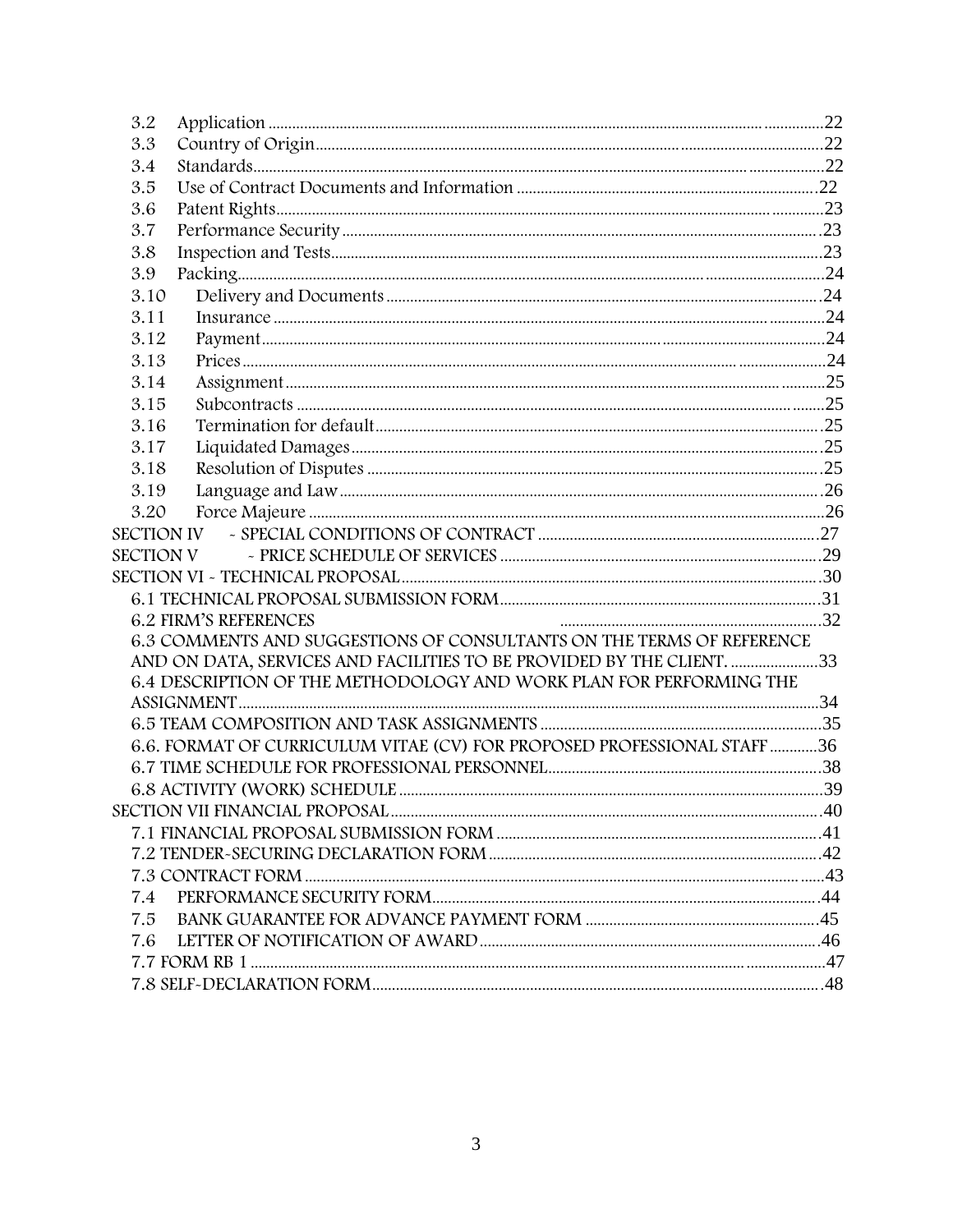### SECTION I INVITATION TO TENDER

COUNTY GOVERNMENT OF BOMET P.O Box 19-20400, Bomet, Kenya

# Date:11THMARCH 2020

#### Re: TENDER NO. CGB/002/2019/2021: - PROVISION OF GENERAL INSURANCE SERVICES.

The COUNTY GOVERNMENT OF BOMET invites sealed bids from eligible candidates for Provision of Insurance services.

Interested eligible candidates may obtain further information from the County Website [www.bomet.go.ke](http://www.bomet.go.ke/) 

Prices/charges quoted should be net inclusive of all taxes, must be in Kenya Shillings and should remain valid for 120 days after date of tender opening.

> County Secretary County Government of Bomet, P. O. Box 19 - 20400 BOMET.

Or deposit it in the tender box situated in the Procurement Office on or before **THURSDAY 26TH** MARCH 2020 AT 12:00 NOON.

COUNTY GOVERNMENT OF BOMET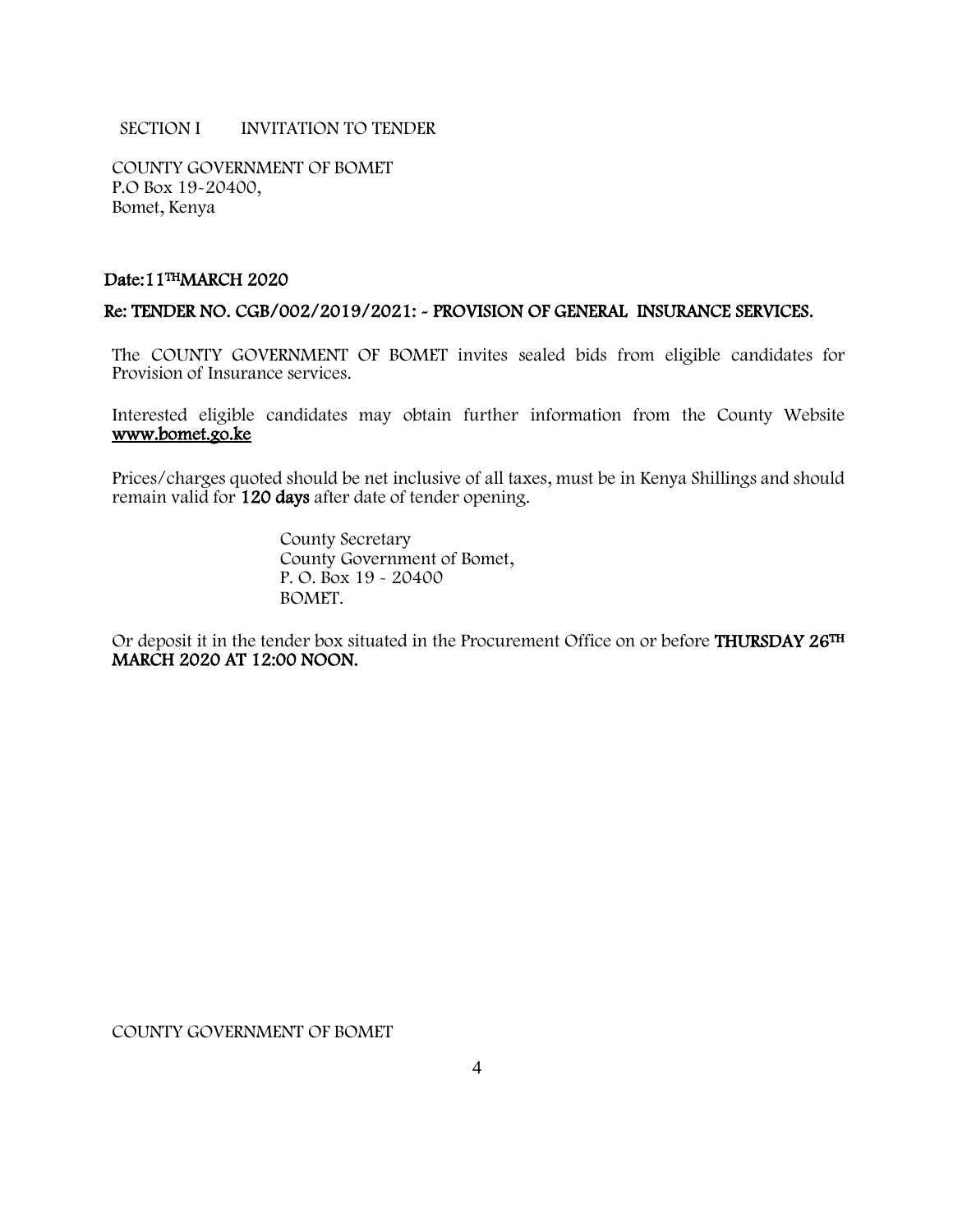# SECTION II - INSTRUCTIONS TO TENDERERS

- 2.1 Eligible Tenderers
- 2.1.1 This Invitation for Tenders is open to all tenderers eligible as described in the Invitation to Tender. Successful tenderers shall complete the supply of goods by the intended completion date specified in the Schedule of Requirements Section VI.
- 2.1.2 The procuring entity's employees, committee members, board members and their relative (spouse and children) are not eligible to participate in the tender.
- 2.1.3 Tenderers shall provide the qualification information statement that the tenderer (including all members of a joint venture and subcontractors) is not associated, or have been associated in the past, directly or indirectly, with a firm or any of its affiliates which have been engaged by the Procuring entity to provide consulting services for the preparation of the design, specifications, and other documents to be used for the procurement of the goods under this Invitation for tenders.
- 2.1.4 Tenderers shall not be under a declaration of ineligibility for corrupt and fraudulent practices.
- 2.2 Eligible Goods
- 2.2.1 All goods to be supplied under the contract shall have their origin in eligible source countries.
- 2.2.2 For purposes of this clause, "origin" means the place where the goods are mined, grown, or produced. Goods are produced when, through manufacturing, processing, or substantial and major assembly of components, a commercially-recognized product results that is substantially different in basic characteristics or in purpose or utility from its components
- 2.2.3 The origin of goods is distinct from the nationality of the tenderer.
- 2.3 Cost of Tendering
- 2.3.1 The Tenderer shall bear all costs associated with the preparation and submission of its tender, and the procuring entity, will in no case be responsible or liable for those costs, regardless of the conduct or outcome of the tendering process.
- 2.3.2 The price to be charged for the tender document shall not exceed Kes.1,000/=
- 2.3.3 All firms found capable of performing the contract satisfactorily in accordance with the set prequalification criteria shall be prequalified.
- 2.4. The Tender Document
- 2.4.1 The tender document comprises the documents listed below and addenda issued in accordance with clause 2.6 of these instructions to Tenderers
	- (i) Invitation to Tender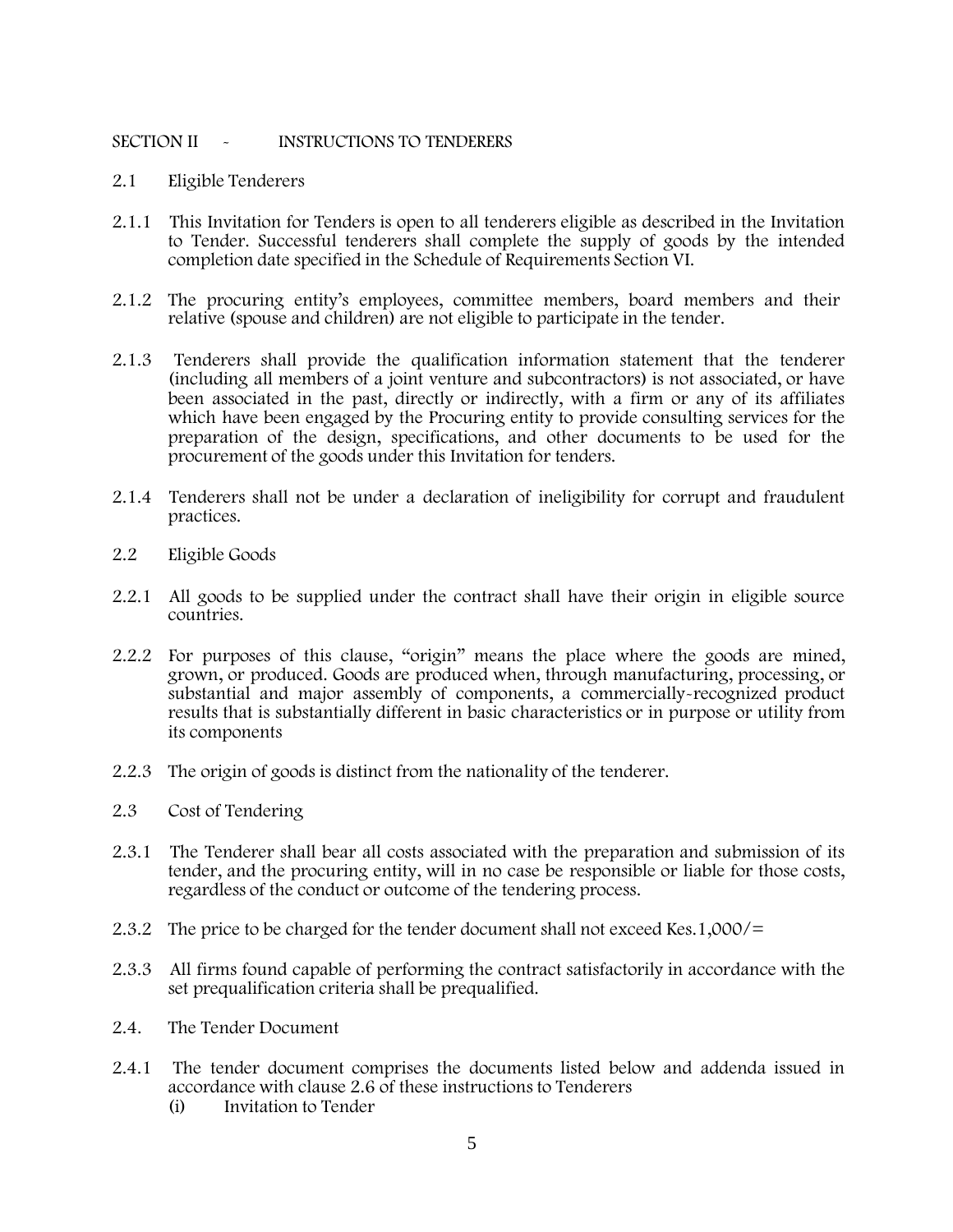- (ii) Instructions to tenderers
- (iii) General Conditions of Contract
- (iv) Special Conditions of Contract
- (v) Schedule of requirements
- (vi) Technical Specifications
- (vii) Tender Form and Price Schedules<br>(viii) Tender Security Form
- Tender Security Form
- (ix) Contract Form
- (x) Performance Security Form
- (xi) Bank Guarantee for Advance Payment Form
- (xii) Manufacturer's Authorization Form
- (xiii) Confidential Business Questionnaire
- 2.4.2 The Tenderer is expected to examine all instructions, forms, terms, and specifications in the tender documents. Failure to furnish all information required by the tender documents or to submit a tender not substantially responsive to the tender documents in every respect will be at the tenderers risk and may result in the rejection of its tender.
- 2.5 Clarification of Documents

2.5.1 A prospective tenderer requiring any clarification of the tender document may notify the Procuring entity in writing or by post at the entity's address indicated in the Invitation to Tender. The Procuring entity will respond in writing to any request for clarification of the tender documents, which it receives not later than seven (7) days prior to the deadline for the submission of tenders, prescribed by the procuring entity. Written copies of the Procuring entities response (including an explanation of the query but without identifying the source of inquiry) will be sent to all prospective tenderers that have received the tender document.

- 2.5.2 The procuring entity shall reply to any clarifications sought by the tenderer within 3 days of receiving the request to enable the tenderer to make timely submission of its tender.
- 2.6 Amendment of Documents
- 2.6.1 At any time prior to the deadline for submission of tenders, the Procuring entity, for any reason, whether at its own initiative or in response to a clarification requested by a prospective tenderer, may modify the tender documents by amendment.
- 2.6.2 All prospective candidates that have received the tender documents will be notified of the amendment in writing or by post and will be binding on them.
- 2.6.3 In order to allow prospective tenderers reasonable time in which to take the amendment into account in preparing their tenders, the Procuring entity, at its discretion, may extend the deadline for the submission of tenders.
- 2.7 Language of Tender
- 2.7.1 The tender prepared by the tenderer, as well as all correspondence and documents relating to the tender exchange by the tenderer and the Procuring entity, shall be written in English language, provided that any printed literature furnished by the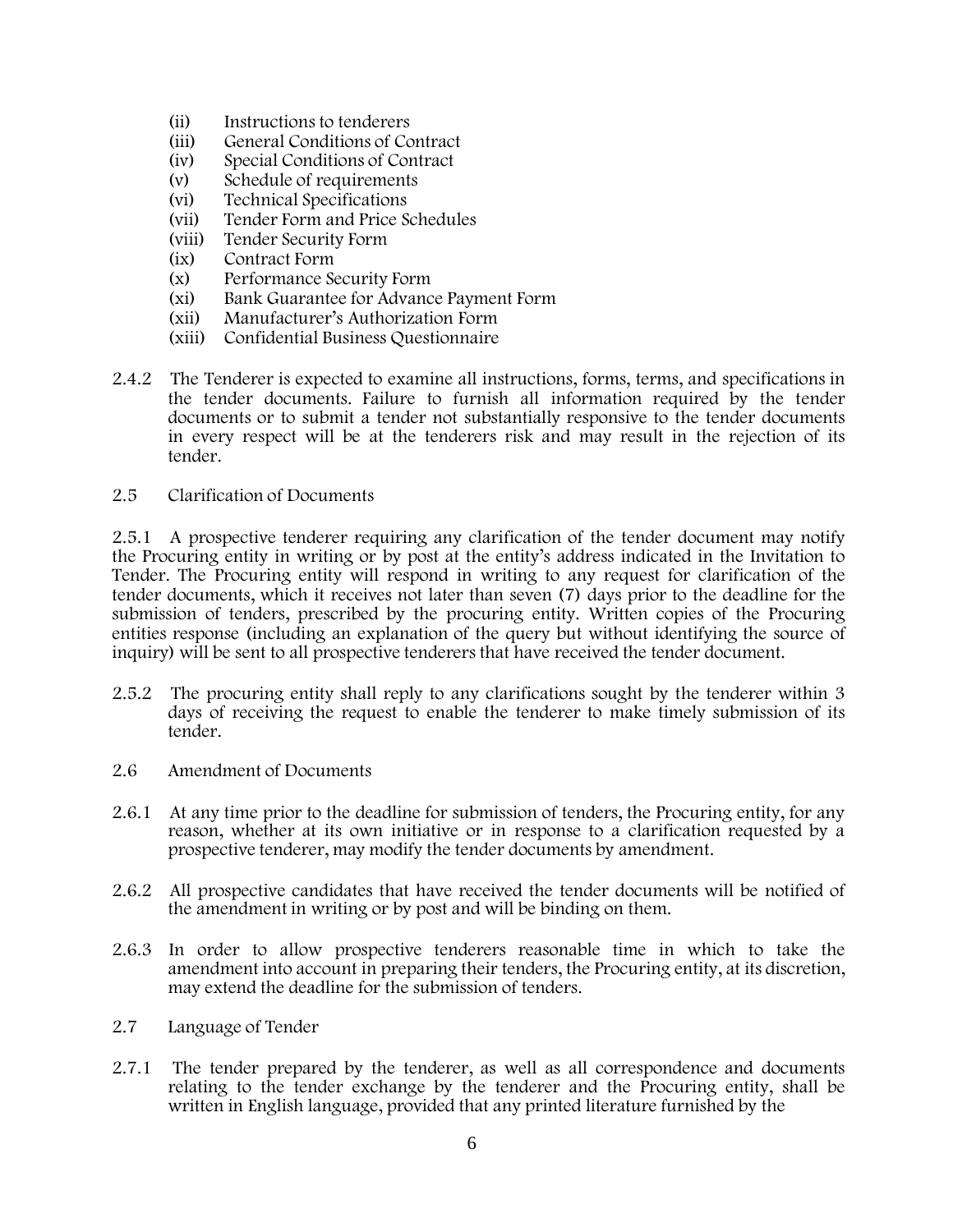tenderer may be written in another language provided they are accompanied by an accurate English translation of the relevant passages in which case, for purposes of interpretation of the tender, the English translation shall govern.

- 2.8 Documents Comprising of Tender
- 2.8.1 The tender prepared by the tenderers shall comprise the following components
	- (a) a Tender Form and a Price Schedule completed in accordance with paragraph 2.9, 2.10 and 2.11 below
	- (b) documentary evidence established in accordance with paragraph 2.1 that the tenderer is eligible to tender and is qualified to perform the contract if its tender is accepted;
	- (c) documentary evidence established in accordance with paragraph 2.2 that the goods and ancillary services to be supplied by the tenderer are eligible goods and services and conform to the tender documents; and
	- (d) tender security furnished in accordance with paragraph 2.14
- 2.9 Tender Forms
- 2.9.1 The tenderer shall complete the Tender Form and the appropriate Price Schedule furnished in the tender documents, indicating the goods to be supplied, a brief description of the goods, their country of origin, quantity, and prices.
- 2.10 Tender Prices
- 2.10.1 The tenderer shall indicate on the appropriate Price Schedule the unit prices and total tender price of the goods it proposes to supply under the contract
- 2.10.2 Prices indicated on the Price Schedule shall include all costs including taxes, insurances and delivery to the premises of the entity.
- 2.10.3 Prices quoted by the tenderer shall be fixed during the Tender's performance of the contract and not subject to variation on any account. A tender submitted with an adjustable price quotation will be treated as non-responsive and will be rejected, pursuant to paragraph 2.22
- 2.10.4 The validity period of the tender shall be 150 days from the date of opening of the tender.
- 2.11 Tender Currencies
- 2.11.1 Prices shall be quoted in Kenya Shillings unless otherwise specified in the Appendix to Instructions to Tenderers.
- 2.12 Tenderers Eligibility and Qualifications

2.12.1 Pursuant to paragraph 2.1. the tenderer shall furnish, as part of its tender, documents establishing the tenderers eligibility to tender and its qualifications to perform the contract if its tender is accepted.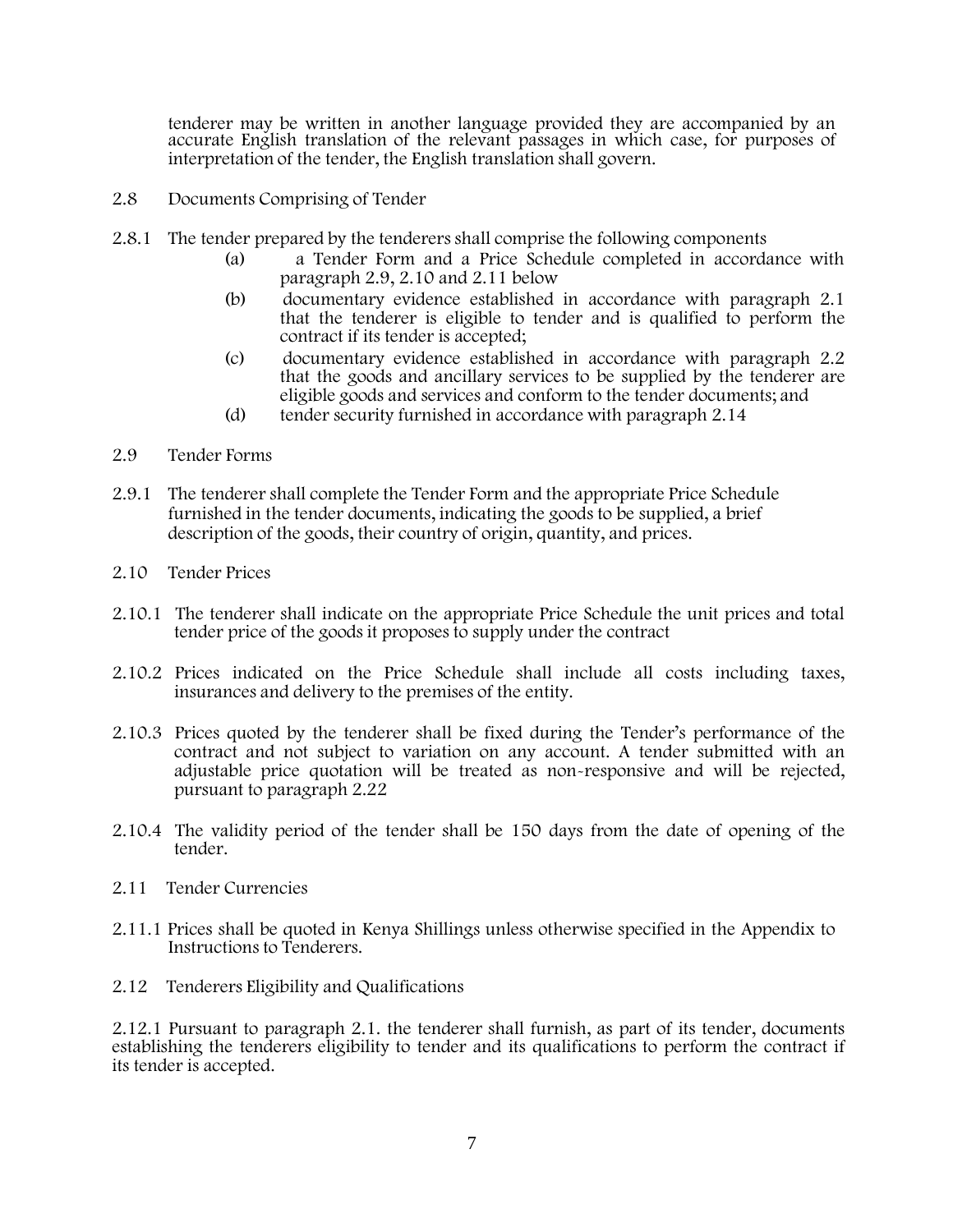- 2.12.2The documentary evidence of the tenderers eligibility to tender shall establish to the Procuring entity's satisfaction that the tenderer, at the time of submission of its tender, is from an eligible source country as defined under paragraph 2.1
- 2.12.3The documentary evidence of the tenderers qualifications to perform the contract if its tender is accepted shall be established to the Procuring entity's satisfaction;
	- (a) that, in the case of a tenderer offering to supply goods under the contract which the tenderer did not manufacture or otherwise produce, the tenderer has been duly authorized by the goods' Manufacturer or producer to supply the goods.
	- (b) that the tenderer has the financial, technical, and production capability necessary to perform the contract;
	- (c) that, in the case of a tenderer not doing business within Kenya, the tenderer is or will be (if awarded the contract) represented by an Agent in Kenya equipped, and able to carry out the Tenderer's maintenance, repair, and spare partsstocking obligations prescribed in the Conditions of Contract and/or Technical Specifications.
- 2.13 Goods Eligibility and Conformity to Tender Documents
- 2.13.1 Pursuant to paragraph 2.2 of this section, the tenderer shall furnish, as part of its tender documents establishing the eligibility and conformity to the tender documents of all goods which the tenderer proposes to supply under the contract
- 2.13.2 The documentary evidence of the eligibility of the goods shall consist of a statement in the Price Schedule of the country of origin of the goods and services offered which shall be confirmed by a certificate of origin issued at the time of shipment.
- 2.13.3 The documentary evidence of conformity of the goods to the tender documents may be in the form of literature, drawings, and data, and shall consist of:
	- (a) A detailed description of the essential technical and performance characteristic of the goods;
	- (b) A list giving full particulars, including available source and current prices of spare parts, special tools, etc., necessary for the proper and continuing functioning of the goods for a period of two (2) years, following commencement of the use of the goods by the Procuring entity; and
	- (c) A clause-by-clause commentary on the Procuring entity's Technical Specifications demonstrating substantial responsiveness of the goods and service to those specifications, or a statement of deviations and exceptions to the provisions of the Technical Specifications.
- 2.13.4 For purposes of the documentary evidence to be furnished pursuant to paragraph 2.13.3(c) above, the tenderer shall note that standards for workmanship, material, and equipment, as well as references to brand names or catalogue numbers designated by the Procurement entity in its Technical Specifications, are intended to be descriptive only and not restrictive. The tenderer may substitute alternative standards, brand names, and/or catalogue numbers in its tender, provided that it demonstrates to the Procurement entity's satisfaction that the substitutions ensure substantial equivalence to those designated in the Technical Specifications.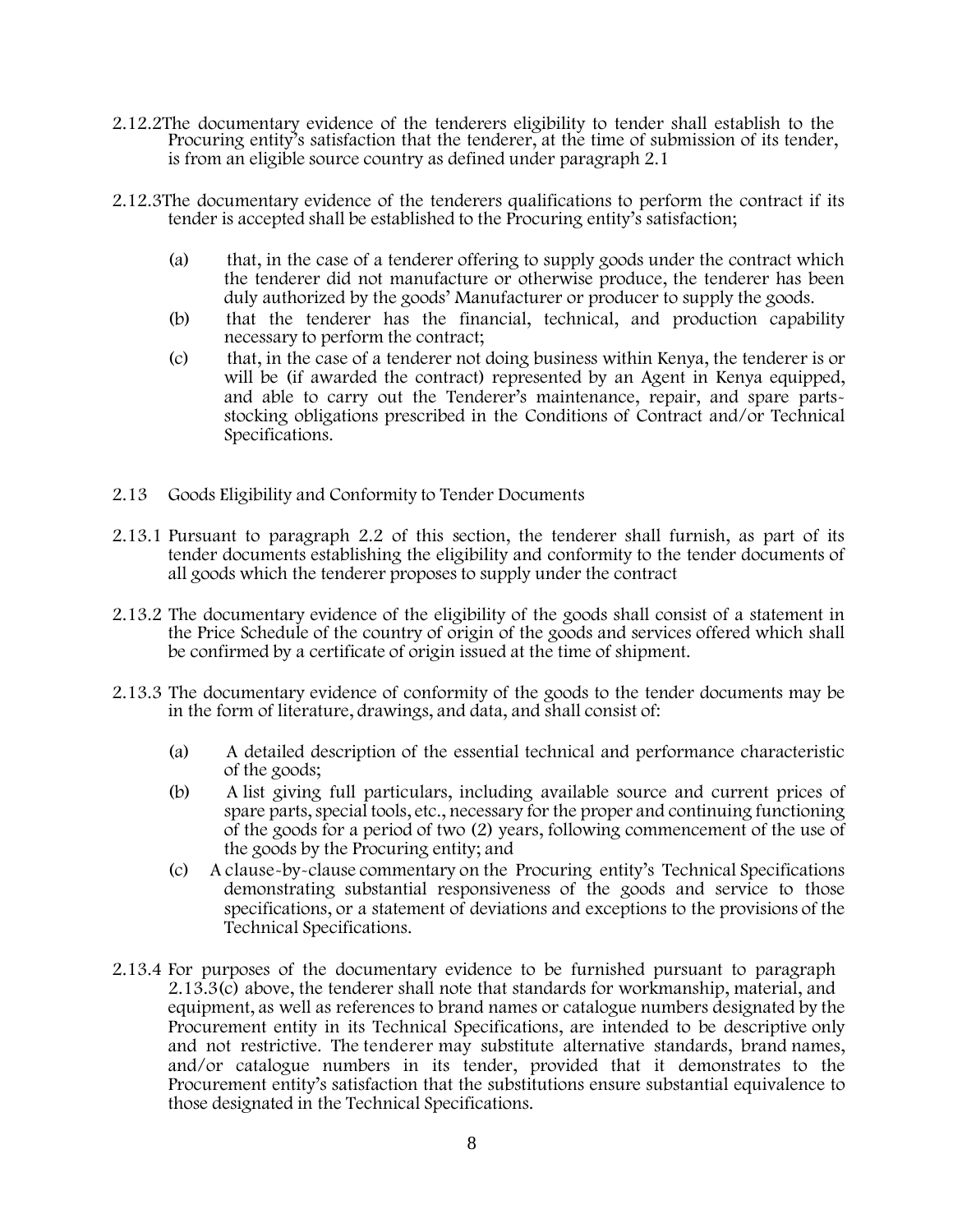# 2.14 Tender Security

- 2.14.1 The tenderer shall furnish, as part of its tender, a tender security for the amount specified in the Appendix to Invitation to Tenderers.
- 2.14.2 The tender security shall be in the amount of 2 per cent of the tender price.
- 2.14.3 The tender security is required to protect the Procuring entity against the risk of Tenderer's conduct which would warrant the security's forfeiture, pursuant to paragraph 2.14.7
- 2.14.4 The tender security shall be denominated in Kenya Shillings or in another freely convertible currency, and shall be in the form of a bank guarantee or a bank draft issued by a reputable bank located in Kenya or abroad, or a guarantee issued by a reputable insurance company in the form provided in the tender documents or another form acceptable to the Procuring entity and valid for thirty (30) days beyond the validity of the tender.
- 2.14.5 Any tender not secured in accordance with paragraph 2.14.1 and 2.14.3 will be rejected by the Procuring entity as non-responsive, pursuant to paragraph 2.22
- 2.14.6 Unsuccessful Tenderer's tender security will be discharged or returned as promptly as possible. But not later than thirty (30) days after the expiration of the period of tender validity prescribed by the Procuring entity.
- 2.14.7 The successful Tenderer's tender security will be discharged upon the tenderer signing the contract, pursuant to paragraph 2.27 and furnishing the performance security, pursuant to paragraph 2.28
- 2.14.8 The tender security may be forfeited:
	- (a) if a tenderer withdraws its tender during the period of tender validity specified by the procuring entity on the Tender Form; or
	- (b) in the case of a successful tenderer, if the tenderer fails:
		- (i) to sign the contract in accordance with paragraph 2.27 Or
		- (ii) to furnish performance security in accordance with paragraph 2.28
- 2.15 Validity of Tenders
- 2.15.1 Tenders shall remain valid for 90 days or as specified in the Invitation to tender after the date of tender opening prescribed by the Procuring entity, pursuant to paragraph 2.18. A tender valid for a shorter period shall be rejected by the Procuring entity as non-responsive.
- 2.15.2 In exceptional circumstances, the Procuring entity may solicit the Tenderer's consent to an extension of the period of validity. The request and the responses thereto shall be made in writing. The tender security provided under paragraph 2.14 shall also be suitably extended. A tenderer may refuse the request without forfeiting its tender security. A tenderer granting the request will not be required nor permitted to modify its tender.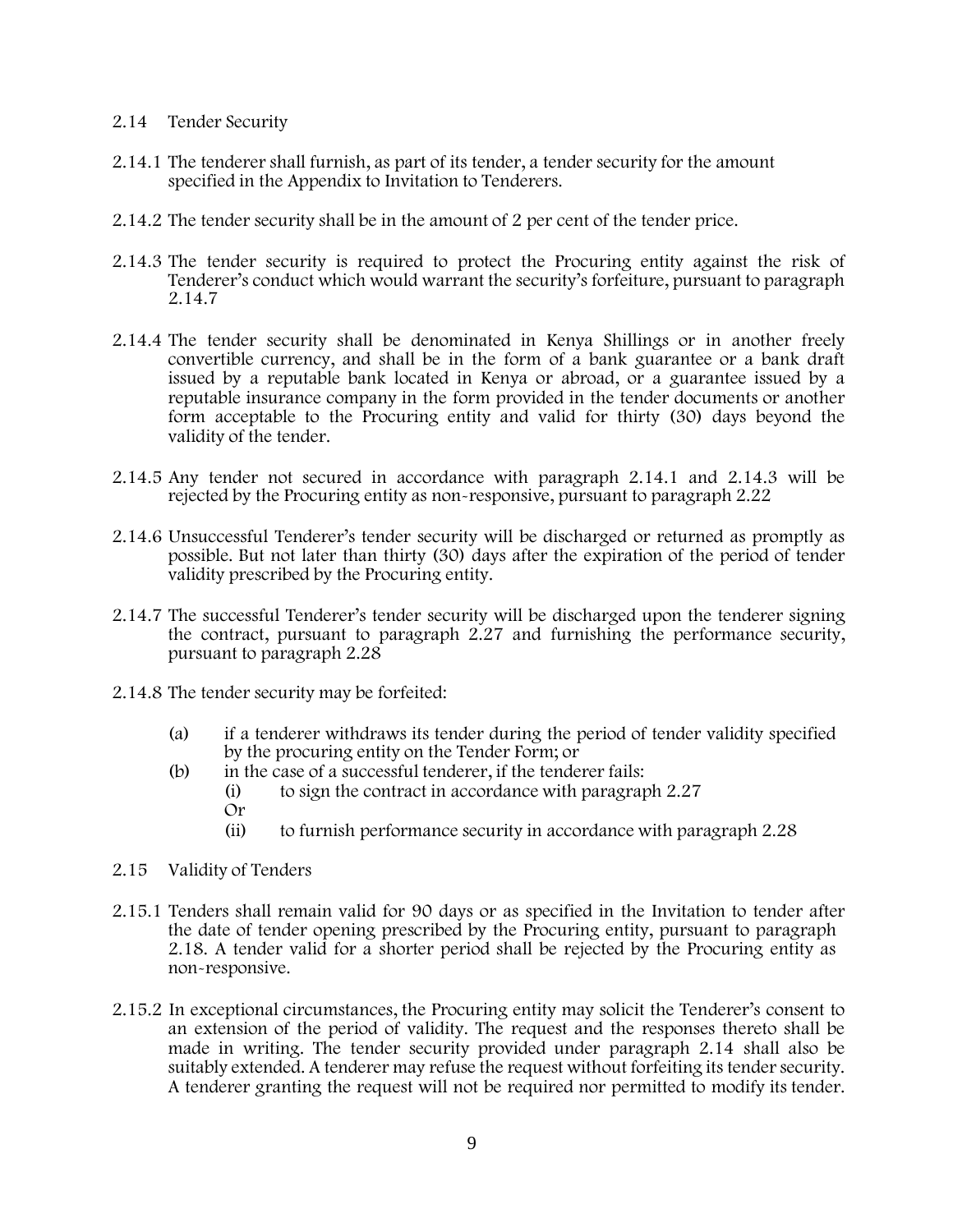- 2.16 Format and Signing of Tender
- 2.16.1 The Procuring entity shall prepare two copies of the tender, clearly marking each "ORIGINAL TENDER" and "COPY OF TENDER," as appropriate. In the event of any discrepancy between them, the original shall govern.
- 2.16.2 The original and all copies of the tender shall be typed or written in indelible ink and shall be signed by the tenderer or a person or persons duly authorized to bind the tenderer to the contract. The latter authorization shall be indicated by written powerof-attorney accompanying the tender. All pages of the tender, except for unamended printed literature, shall be initialed by the person or persons signing the tender.
- 2.16.3 The tender shall have no interlineations, erasures, or overwriting except as necessary to correct errors made by the tenderer, in which case such corrections shall be initialed by the person or persons signing the tender.
- 2.17 Sealing and Marking of Tenders
- 2.17.1 The Tenderer shall seal the original and each copy of the tender in separate envelopes, duly marking the envelopes as "ORIGINAL" and "COPY." The envelopes shall then be sealed in an outer envelope.
- 2.17.2 The inner and outer envelopes shall:
	- (a) Be addressed to the Procuring entity at the address given in the Invitation to Tender:
	- (b) Bear, tender number and name in the Invitation for Tenders and the words, "DO NOT OPEN BEFORE," THURSDAY 26TH MARCH 2020 at 12.00 NOON )
- 2.17.3 The inner envelopes shall also indicate the name and address of the tenderer to enable the tender to be returned unopened in case it is declared "late".
- 2.17.4 If the outer envelope is not sealed and marked as required by paragraph 2.17.2, the Procuring entity will assume no responsibility for the tender's misplacement or premature opening.
- 2.18 Deadline for Submission of Tenders
- 2.18.1 Tenders must be received by the Procuring entity at the address specified under paragraph 2.17.2 no later than
- 2.18.2 The Procuring entity may, at its discretion, extend this deadline for the submission of tenders by amending the tender documents in accordance with paragraph 2.6, in which case all rights and obligations of the Procuring entity and candidates previously subject to the deadline will therefore be subject to the deadline as extended
- 2.19 Modification and Withdrawal of Tenders
- 2.19.1 The tenderer may modify or withdraw its tender after the tender's submission, provided that written notice of the modification, including substitution or withdrawal of the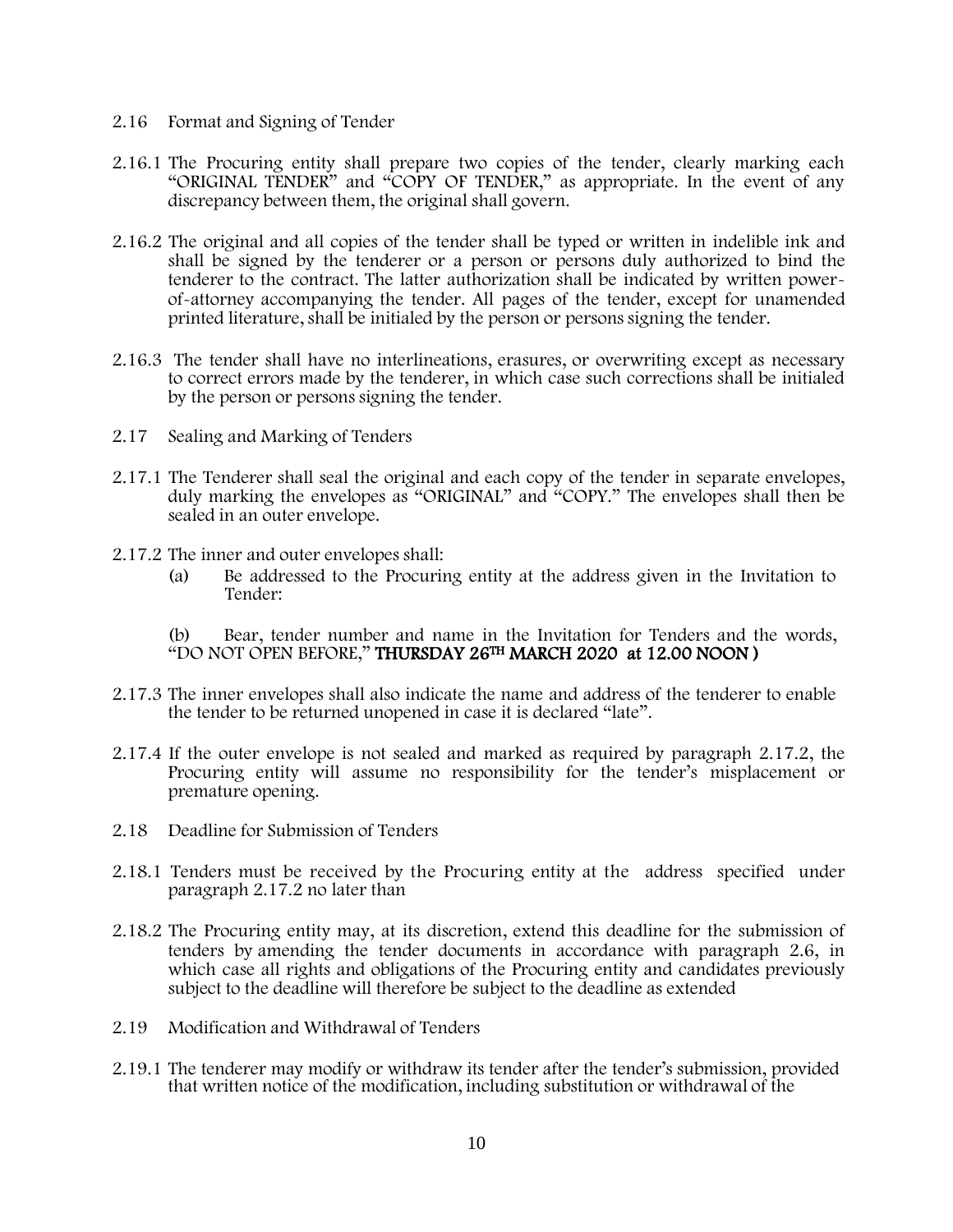tenders, is received by the Procuring Entity prior to the deadline prescribed for submission of tenders.

- 2.19.2 The Tenderer's modification or withdrawal notice shall be prepared, sealed, marked, and dispatched in accordance with the provisions of paragraph 2.17. A withdrawal notice may also be sent by cable, telex but followed by a signed confirmation copy, postmarked not later than the deadline for submission of tenders.
- 2.19.3 No tender may be modified after the deadline for submission of tenders.
- 2.19.4 No tender may be withdrawn in the interval between the deadline for submission of tenders and the expiration of the period of tender validity specified by the tenderer on the Tender Form. Withdrawal of a tender during this interval may result in the Tenderer's forfeiture of its tender security, pursuant to paragraph 2.14.7
- 2.19.5 The procuring entity may at any time terminate procurement proceedings before contract award and shall not be liable to any person for the termination.
- 2.19.6 The procuring entity shall give prompt notice of the termination to the tenderers and on request give its reasons for termination within 14 days of receiving the request from any tenderer.
- 2.20 Opening of Tenders
- 2.20.1 The Procuring entity will open all tenders in the presence of tenderers' representatives who choose to attend, on **THURSDAY 26<sup>TH</sup> MARCH 2020 at 12.00 NOON** and in the location specified in the Invitation to Tender.
- 2.20 The tenderers' representatives who are present shall sign a register evidencing their attendance.
- 2.20.1 The tenderers' names, tender modifications or withdrawals, tender prices, discounts and the presence or absence of requisite tender security and such other details as the Procuring entity, at its discretion, may consider appropriate, will be announced at the opening.
- 2.20.1 The Procuring entity will prepare minutes of the tender opening.
- 2.21 Clarification of Tenders
- 2.21.1 To assist in the examination, evaluation and comparison of tenders the Procuring entity may, at its discretion, ask the tenderer for a clarification of its tender. The request for clarification and the response shall be in writing, and no change in the prices or substance of the tender shall be sought, offered, or permitted.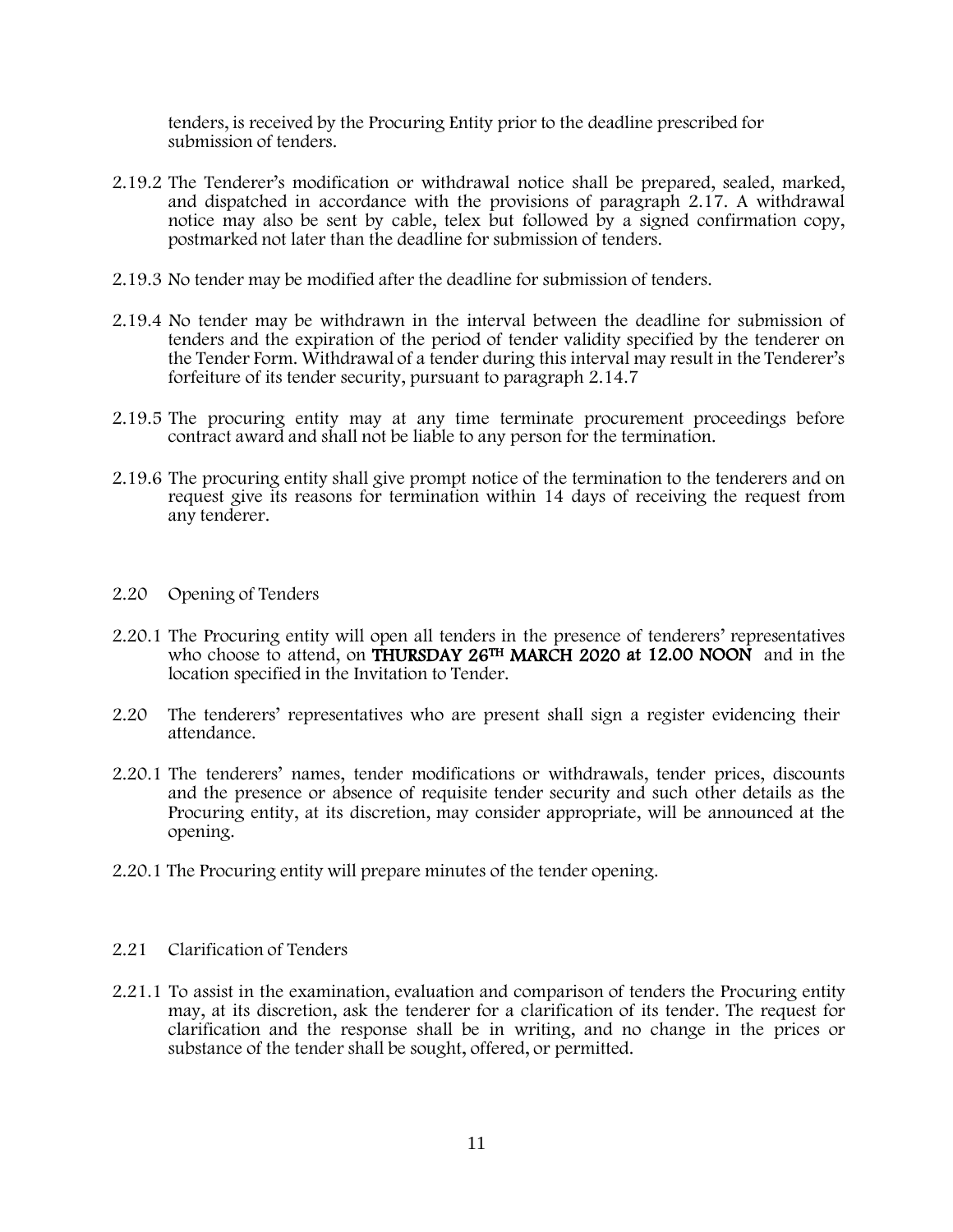- 2.21.1 Any effort by the tenderer to influence the Procuring entity in the Procuring entity's tender evaluation, tender comparison or contract award decisions may result in the rejection of the tenderers' tender.
- 2.22 Preliminary Examination
- 2.22.1 The Procuring entity will examine the tenders to determine whether they are complete, whether any computational errors have been made, whether required sureties have been furnished, whether the documents have been properly signed, and whether the tenders are generally in order.
- 2.22.1 Arithmetical errors will be rectified on the following basis. If there is a discrepancy between the unit price and the total price that is obtained by multiplying the unit price and quantify, the unit price shall prevail, and the total price shall be corrected. If the candidate does not accept the correction of the errors, its tender will be rejected, and its tender security forfeited. If there is a discrepancy between words and figures the amount in words will prevail
- 2.22.1 The Procuring entity may waive any minor informality or non-conformity or irregularity in a tender which does not constitute a material deviation, provided such waiver does not prejudice or effect the relative ranking of any tenderer.
- 2.22.1 Prior to the detailed evaluation, pursuant to paragraph 2.23 the Procuring entity will determine the substantial responsiveness of each tender to the tender documents. For purposes of these paragraphs, a substantially responsive tender is one, which conforms to all the terms and conditions of the tender documents without material deviations. The Procuring entity's determination of a tender's responsiveness is to be based on the contents of the tender itself without recourse to extrinsic evidence.
- 2.22.1 If a tender is not substantially responsive, it will be rejected by the Procuring entity and may not subsequently be made responsive by the tenderer by correction of the nonconformity.
- 2.23 Conversion to Single Currency
- 2.23.1 Where other currencies are used, the procuring entity will convert these currencies to Kenya Shillings using the selling exchange rate on the date of tender closing provided by the Central Bank of Kenya.
- 2.25.6 The tender evaluation committee shall evaluate the tender within 30 days of from the date of opening the tender.
- 2.25.7 Contract price variations shall not be allowed for contracts not exceeding one year (12 months).
- 2.25.8 Where contract price variation is allowed, the variation shall not exceed 10% of the original contract price
- 2.25.9 Price variation requests shall be processed by the procuring entity within 30 days of receiving the request.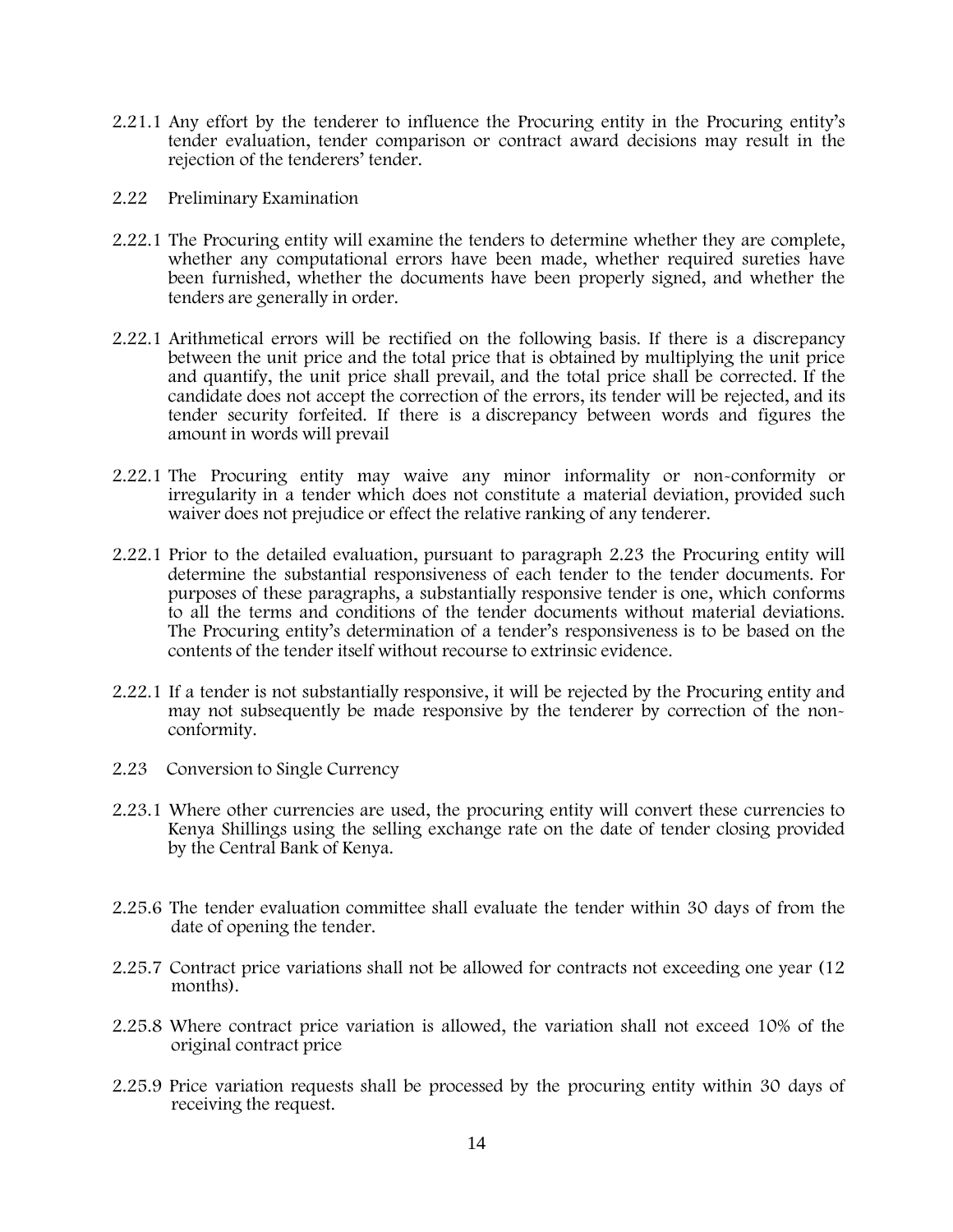### 2.26 Negotiations

- 2.26.1 Negotiations will be held at the same address as "address to send information to the Client" indicated in the Appendix "ITC". The aim is to reach agreement on all points and sign a contract.
- 2.26.2 Negotiations will include a discussion of the Technical Proposal, the proposed methodology (work plan), staffing and any suggestions made by the firm to improve the Terms of Reference. The Client and firm will then work out final Terms of Reference, staffing and bar charts indicating activities, staff periods in the field and in the head office, staff-months, logistics and reporting. The agreed work plan and final Terms of Reference will then be incorporated in the "Description of Services" and form part of the Contract. Special attention will be paid to getting the most the firm can offer within the available budget and to clearly defining the inputs required from the Client to ensure satisfactory implementation of the assignment.
- 2.26.3 Unless there are exceptional reasons, the financial negotiations will not involve the remuneration rates for staff (no breakdown of fees).
- 2.26.4 Having selected the firm on the basis of, among other things, an evaluation of proposed key professional staff, the Client expects to negotiate a contract on the basis of the experts named in the proposal. Before contract negotiations, the Client will require assurances that the experts will be actually available. The Client will not consider substitutions during contract negotiations unless both parties agree that undue delay in the selection process makes such substitution unavoidable or that such changes are critical to meet the objectives of the assignment. If this is not the case and if it is established that key staff were offered in the proposal without confirming their availability, the firm may be disqualified.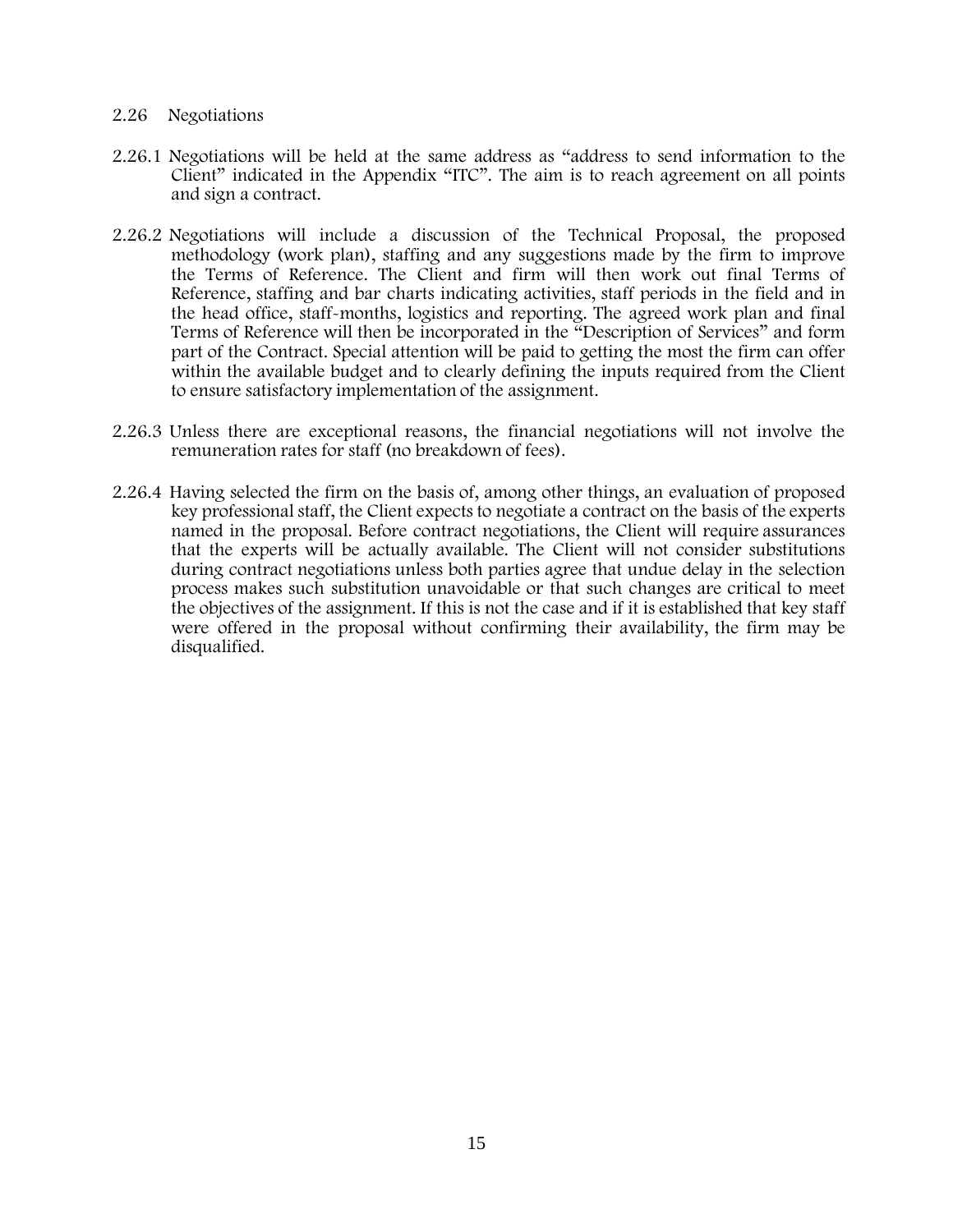- 2.26.5 The negotiations will conclude with a review of the draft form of the Contract. To complete negotiations the Client and the selected firm will initial the agreed Contract. If negotiations fail, the Client will invite the firm whose proposal received the second highest score to negotiate a contract.
- 2.26.6 The procuring entity shall appoint a team for the purpose of the negotiations.
- 2.27 Award of Contract
- 2.27.1 The Contract will be awarded following negotiations. After negotiations are completed, the Client will promptly notify other consultants on the shortlist that they were unsuccessful and return the Financial Proposals of those consultants who did not pass the technical evaluation.

2.27.2 The selected firm is expected to commence the assignment on the date and at the location specified in Appendix "A".

- 2.27.3 The parties to the contract shall have it signed within 30 days from the date of notification of contract award unless there is an administrative review request.
- 2.27.4 The procuring entity may at any time terminate procurement proceedings before contract award and shall not be liable to any person for the termination.
- 2.27.5 The procuring entity shall give prompt notice of the termination to the tenderers and on request give its reasons for termination within 14 days of receiving the request from any tenderer.
- 2.27.6 To qualify for contract awards, the tenderer shall have the following:
	- (a) Necessary qualifications, capability experience, services, equipment and facilities to provide what is being procured.
	- (b) Legal capacity to enter into a contract for procurement
	- (c) Shall not be insolvent, in receivership, bankrupt or in the process of being wound up and is not the subject of legal proceedings relating to the foregoing.
	- (d) Shall not be debarred from participating in public procurement.
- 2.28 Confidentiality
- 2.28.1 Information relating to evaluation of proposals and recommendations concerning awards shall not be disclosed to the consultants who submitted the proposals or to other persons not officially concerned with the process, until the winning firm has been notified that it has been awarded the Contract.
- 2.29 Corrupt or fraudulent practices
- 2.29.1 The procuring entity requires that the consultants observe the highest standards of ethics during the selection and award of the consultancy contract and also during the performance of the assignment. The tenderer shall sign a declaration that he has not and will not be involved in corrupt or fraudulent practices.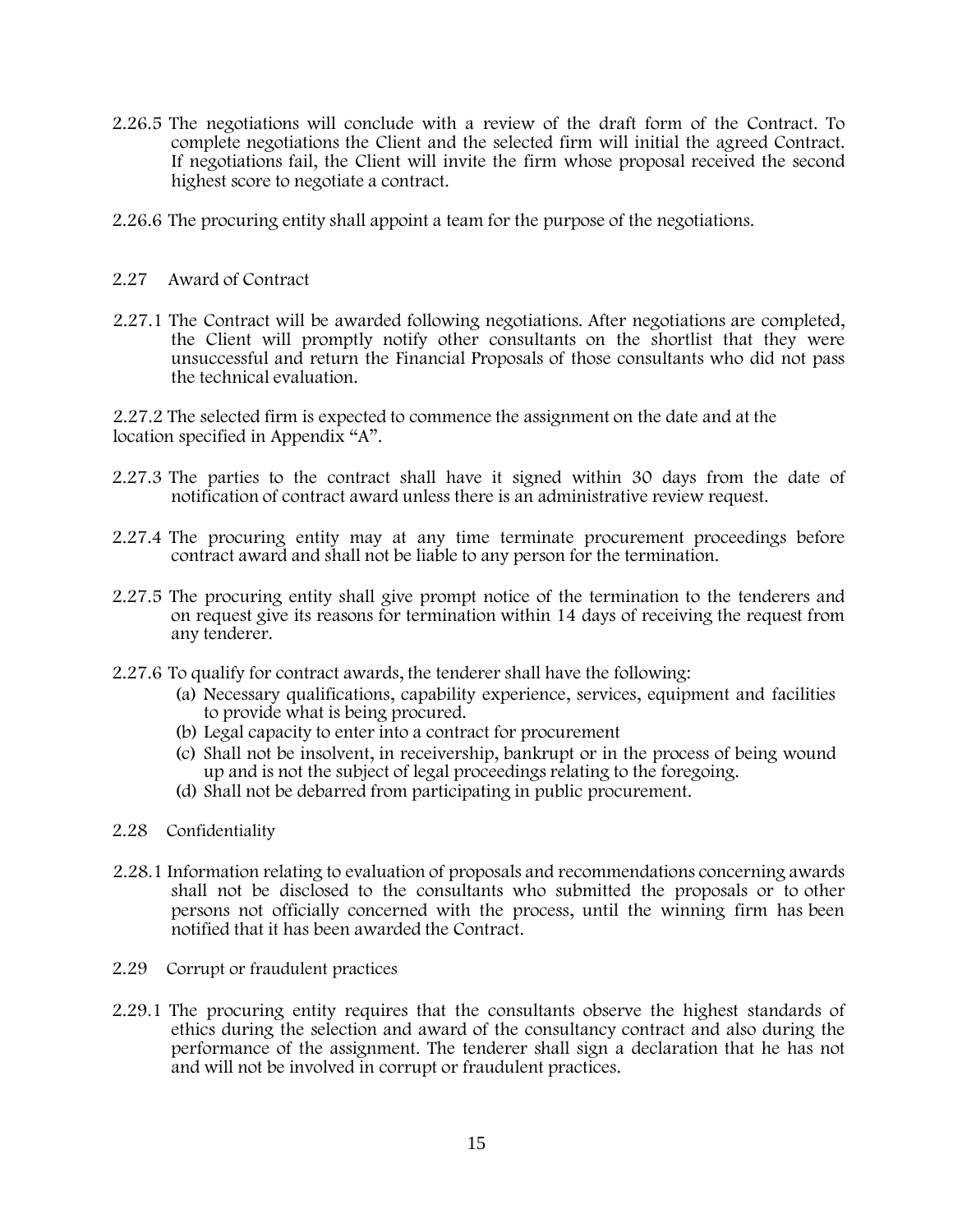- 2.29.2 The procuring entity will reject a proposal for award if it determines that the consultant recommended for award has engaged in corrupt or fraudulent practices in competing for the contract in question.
- 2.29.3 Further a consultant who is found to have indulged in corrupt or fraudulent practices risks being debarred from participating in public procurement in Kenya.
- 2.30 Preference

2.30.1 Preference where allowed in the evaluation of tenders shall not exceed 15%

- 2.31 Contacting the Procuring entity
- 2.31.1 Subject to paragraph 2.21 no tenderer shall contact the Procuring entity on any matter related to its tender, from the time of the tender opening to the time the contract is awarded.
- 2.31.2 Any effort by a tenderer to influence the Procuring entity in its decisions on tender, evaluation, tender comparison, or contract award may result in the rejection of the Tenderer's tender.
- 2.32 Award of Contract
	- (a) Post-qualification
- 2.32.1 In the absence of pre-qualification, the Procuring entity will determine to its satisfaction whether the tenderer that is selected as having submitted the lowest evaluated responsive tender is qualified to perform the contract satisfactorily.
- 2.32.2 The determination will take into account the tenderer financial, technical, and production capabilities. It will be based upon an examination of the documentary evidence of the tenderers qualifications submitted by the tenderer, pursuant to paragraph 2.12.3 as well as such other information as the Procuring entity deems necessary and appropriate.
- 2.32.3 An affirmative determination will be a prerequisite for award of the contract to the tenderer. A negative determination will result in rejection of the Tenderer's tender, in which event the Procuring entity will proceed to the next lowest evaluated tender to make a similar determination of that Tenderer's capabilities to perform satisfactorily.
- (b) Award Criteria
- 2.32.4 The Procuring entity will award the contract to the successful tenderer(s) whose tender has been determined to be substantially responsive and has been determined to be the lowest evaluated tender, provided further that the tenderer is determined to be qualified to perform the contract satisfactorily.
- (c) Procuring entity's Right to Vary quantities
- 2.32.5 The Procuring entity reserves the right at the time of contract award to increase or decrease the quantity of goods originally specified in the Schedule of requirements without any change in unit price or other terms and conditions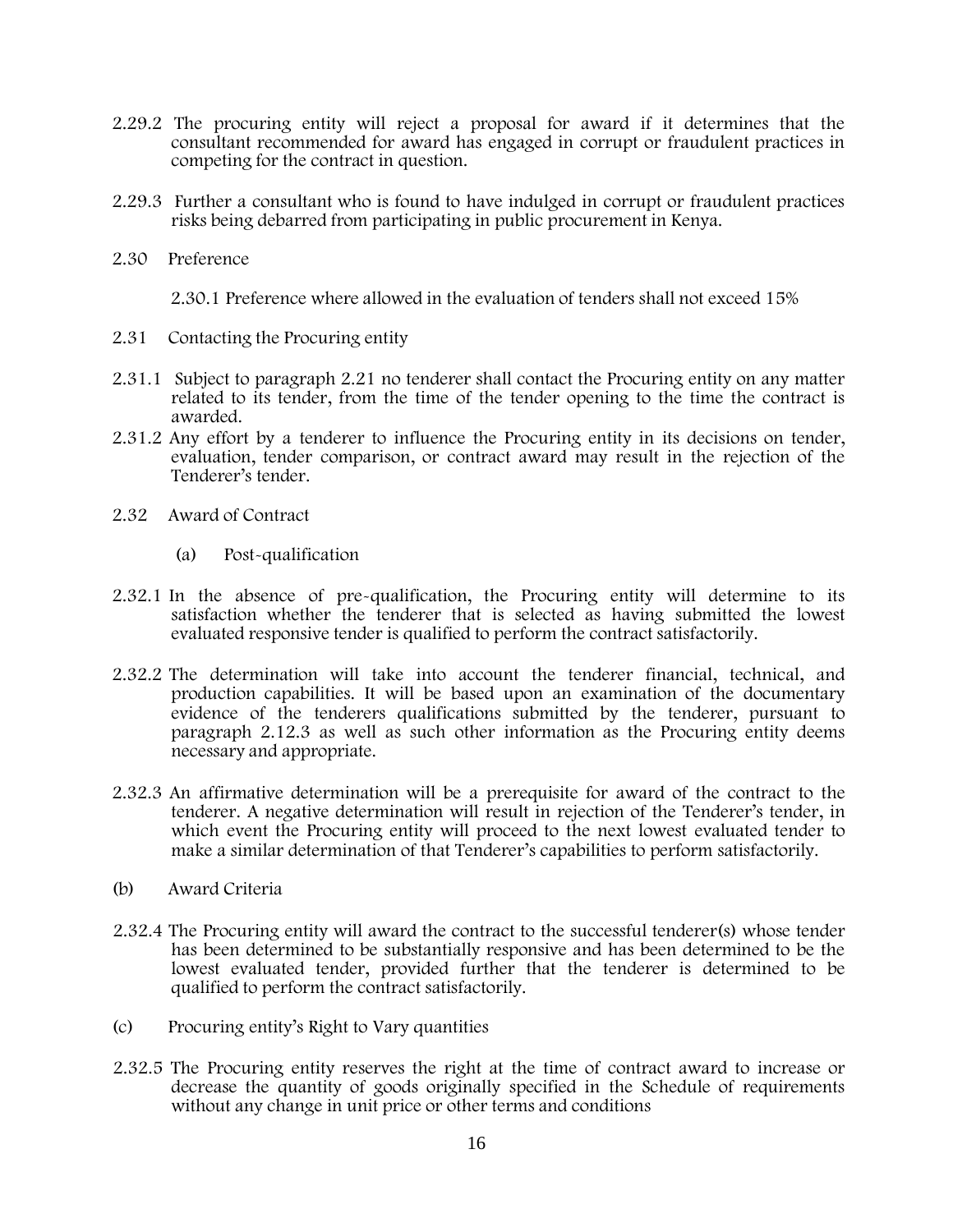- (d) Procuring entity's Right to accept or Reject any or All Tenders
- 2.32.6 The Procuring entity reserves the right to accept or reject any tender, and to annul the tendering process and reject all tenders at any time prior to contract award, without thereby incurring any liability to the affected tenderer or tenderers or any obligation to inform the affected tenderer or tenderers of the grounds for the Procuring entity's action
- 2.33 Notification of Award
- 2.33.1 Prior to the expiration of the period of tender validity, the Procuring entity will notify the successful tenderer in writing that its tender has been accepted.
- 2.33.2 The notification of award will constitute the formation of the Contract but will have to wait until the contract is finally signed by both parties
- 2.33.3 Upon the successful Tenderer's furnishing of the performance security pursuant to paragraph 2.28, the Procuring entity will promptly notify each unsuccessful Tenderer and will discharge its tender security, pursuant to paragraph 2.14
- 2.34 Signing of Contract
- 2.34.1 At the same time as the Procuring entity notifies the successful tenderer that its tender has been accepted, the Procuring entity will send the tenderer the Contract Form provided in the tender documents, incorporating all agreements between the parties.
- 2.34.2 The parties to the contract shall have it signed within 30 days from the date of notification of contract award unless there is an administrative review request.
- 2.34.3 Within thirty (30) days of receipt of the Contract Form, the successful tenderer shall sign and date the contract and return it to the Procuring entity.
- 2.35 Performance Security
- 2.35.1 Within Thirty (30) days of the receipt of notification of award from the Procuring entity, the successful tenderer shall furnish the performance security in accordance with the Conditions of Contract, in the Performance Security Form provided in the tender documents, or in another form acceptable to the Procuring entity.
- 2.35.2 Failure of the successful tenderer to comply with the requirements of paragraph 2.27 or paragraph 2.28 shall constitute sufficient grounds for the annulment of the award and forfeiture of the tender security, in which event the Procuring entity may make the award to the next lowest evaluated Candidate or call for new tenders.
- 2.36 Corrupt or Fraudulent Practices
- 2.36.1 The Procuring entity requires that tenderers observe the highest standard of ethics during the procurement process and execution of contracts when used in the present regulations, the following terms are defined as follows;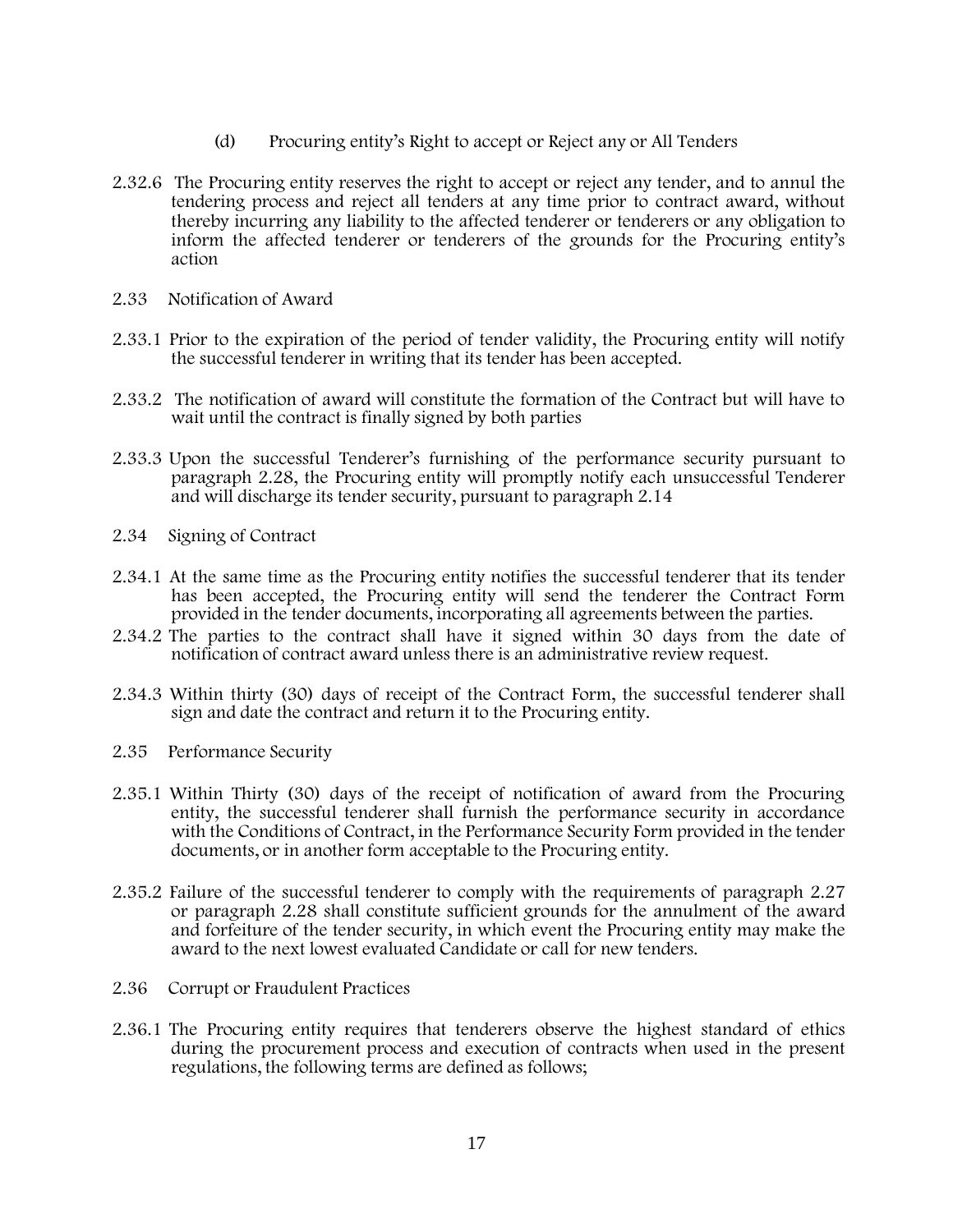- (i) "corrupt practice" means the offering, giving, receiving, or soliciting of anything of value to influence the action of a public official in the procurement process or in contract execution; and
- (ii) "fraudulent practice" means a misrepresentation of facts in order to influence a procurement process or the execution of a contract to the detriment of the Procuring entity, and includes collusive practice among tenderer (prior to or after tender submission) designed to establish tender prices at artificial noncompetitive levels and to deprive the Procuring entity of the benefits of free and open competition;
- 2.36.2 The procuring entity will reject a proposal for award if it determines that the tenderer recommended for award has engaged in corrupt or fraudulent practices in competing for the contract in question.
- 2.36.3 Further a tenderer who is found to have indulged in corrupt or fraudulent practices risks being debarred from participating in public procurement in Kenya.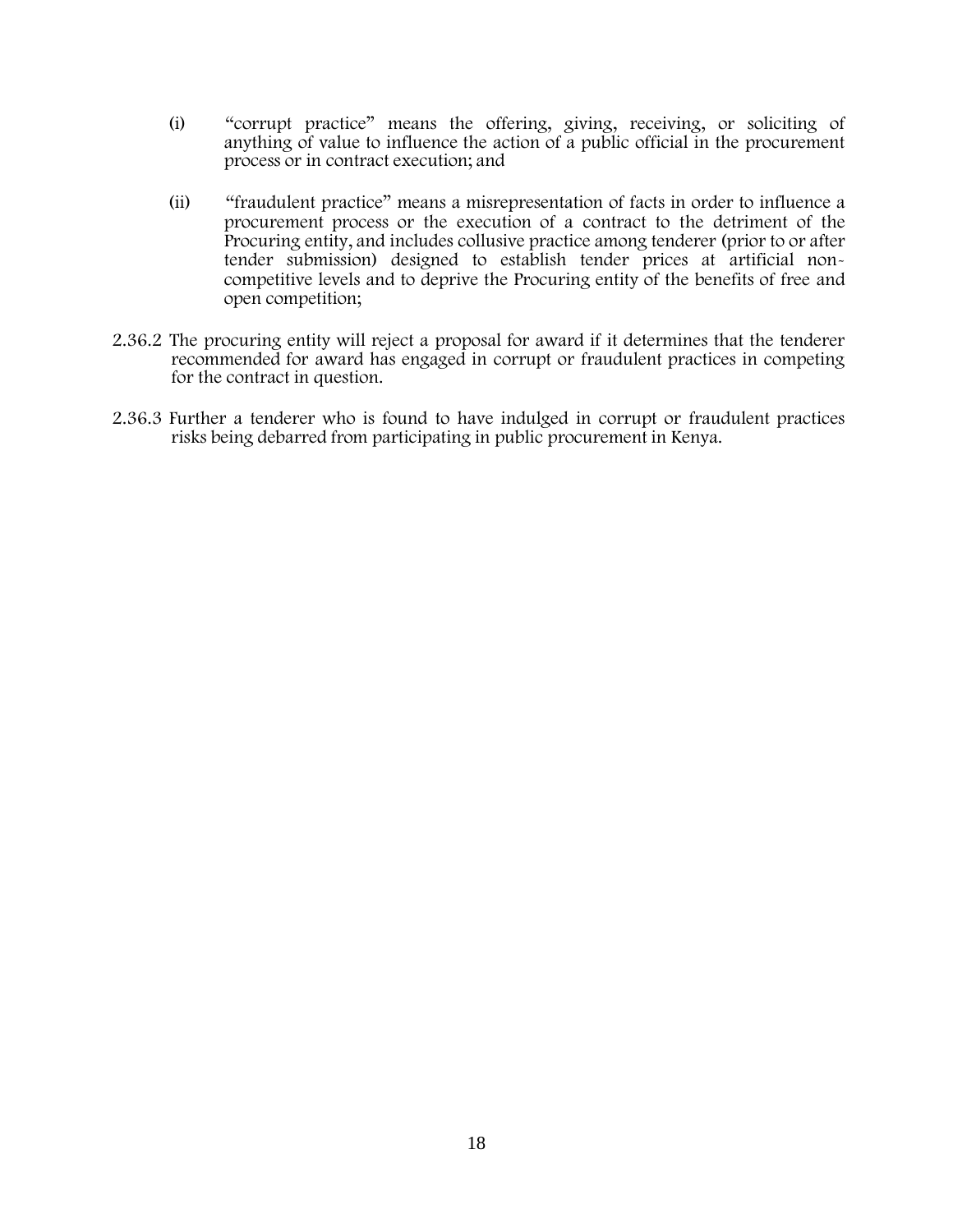# Appendix to Instructions to Tenderers

The following information regarding the particulars of the tender shall complement, supplement or amend the provisions of the instructions to tenderers. Wherever there is a conflict between the provision of the instructions to tenderers and the provisions of the appendix, the provisions of the appendix herein shall prevail over those of the instructions to tenderers

| Instructions<br>to tenderers | Particulars of appendix to instructions to tenderers                                                                                              |
|------------------------------|---------------------------------------------------------------------------------------------------------------------------------------------------|
| 2.1                          | Particulars of eligible tenders: Commercial banks and Mortgage Finance Companies<br>approved and licensed by the Central Bank of Kenya.           |
| 2.2.2                        | Price to be charged for tender documents. Nil                                                                                                     |
| 2.10                         | Particulars of other currencies allowed. None                                                                                                     |
| 2.11                         | Particulars of eligibility and qualifications documents of evidence required. Copies of<br>all the documents requested in the evaluation criteria |
| 2.12.2                       | Particulars of tender security if applicable: Tender Securing Declaration Form                                                                    |
| 2.13                         | Validity of Tenders: Tenders Shall remain valid for 120 days                                                                                      |

# **Evaluation Criteria**

The following requirements must be met by the tenderer not withstanding other requirements in the tender documents:-

a) Mandatory Requirements(MR)

| No.             | <b>Requirements</b>                                                                                                           | <b>Responsive or</b><br><b>Not Responsive</b> |
|-----------------|-------------------------------------------------------------------------------------------------------------------------------|-----------------------------------------------|
| MR1             | Provide documentary evidence of the company's<br>Certificate of Incorporation (Legal structure)                               |                                               |
| MR <sub>2</sub> | Meet Statutory requirements including valid<br>Tax Compliance, VAT Registration,<br>PIN Certificate And Valid trading licence |                                               |
| MR <sub>3</sub> | Submit a completed company's profile using<br>the Confidential Business Questionnaire<br>provided in the tender document.     |                                               |
| MR4             | Certified copies of their audited financial<br>accounts for the past three (3) years.                                         |                                               |
| MR <sub>5</sub> | Must be licensed by relevant authority<br>(Attach evidence)                                                                   |                                               |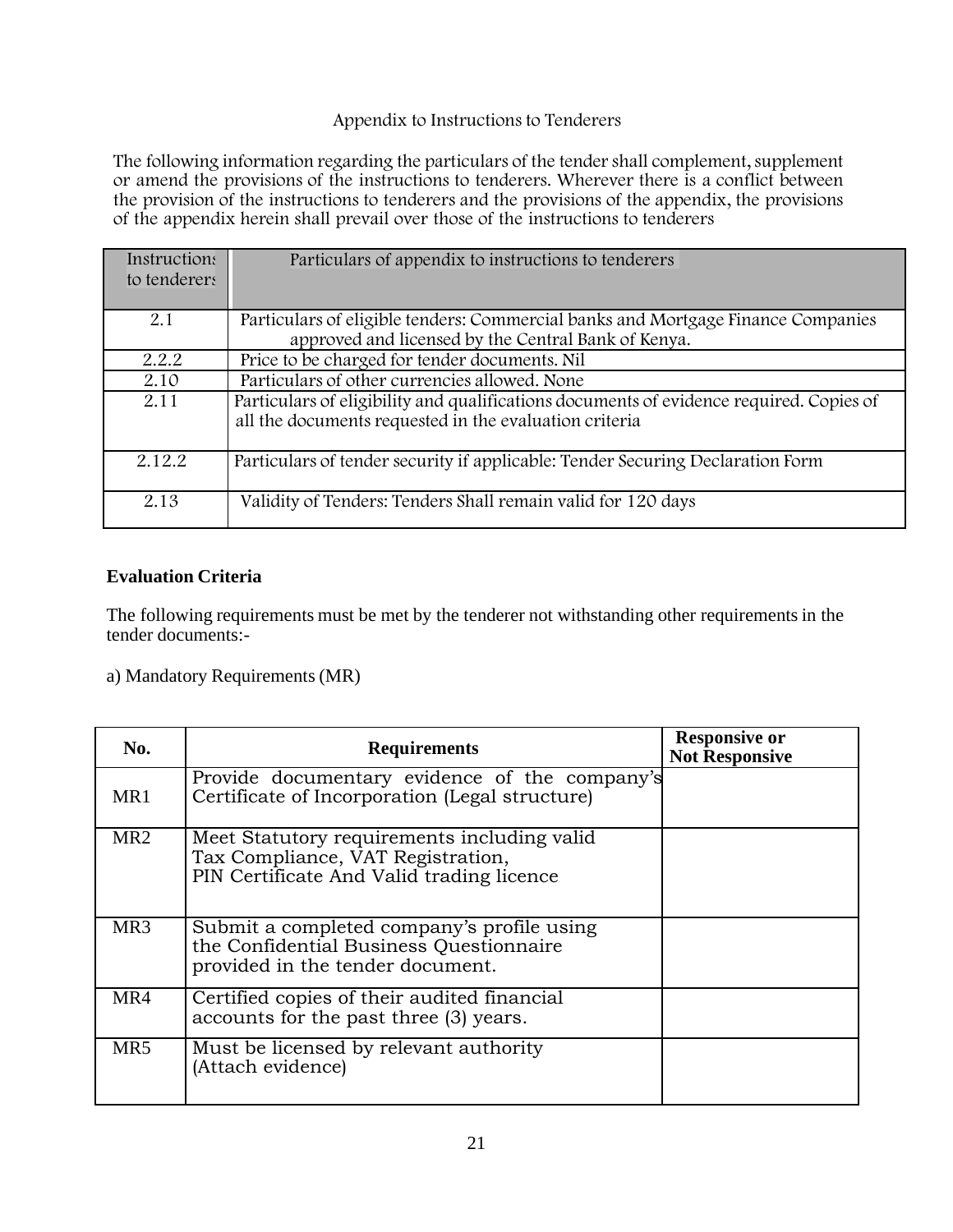At this stage, the tenderer's submission will either be responsive in all the mandatory (MR) requirements above or non-responsive. The non-responsive submissions will be eliminated from the entire evaluation process and will not be considered further.

b) Technical Scores (T.S.)

|                 | Financial capability of the Service provider: The Company should be of                                                                                                                                                                                                    |        |
|-----------------|---------------------------------------------------------------------------------------------------------------------------------------------------------------------------------------------------------------------------------------------------------------------------|--------|
|                 | sound financial position with a wide asset base. The Service provider to<br>provide audited financial statements for the last three years for                                                                                                                             | 10 Mks |
| TS1             | purposes of confirming the liquidity and cash flow positions. (period                                                                                                                                                                                                     |        |
| TS <sub>2</sub> | Years in operation: consider the number of years the Service<br>provider has operated such services. (Provision of General insurance<br>services Insurance Services)<br>$1-5$ years 5mrks<br>5years and above10Mrks                                                       | 10Mks  |
|                 |                                                                                                                                                                                                                                                                           |        |
|                 | Clientele base: consider the List of clientele the Service<br>provider is currently providing similar covers                                                                                                                                                              |        |
| TS <sub>3</sub> | Including the total amount managed.                                                                                                                                                                                                                                       | 10Mks  |
|                 | Past Performance-Previous handling of Major Projects/Clients.<br>Provide a list of similar major projects/clients handled and<br>successfully implemented (Provide letter of award or LPO/LSO.<br>Contact details of the Company/Organization should alsobe<br>provided). |        |
| TS4             | Administration cost: Cost of running the service should be<br>Minimal. Closing costs and other hidden charges should be explicitly<br>stated.<br><b>Administration cost</b><br>$1\% - 15$ mks<br>2%-10 mks<br>$3\% - 5$ mks<br>$4\% - 3$ mks                              | 15Mks  |
|                 | Above 5%-2mks                                                                                                                                                                                                                                                             |        |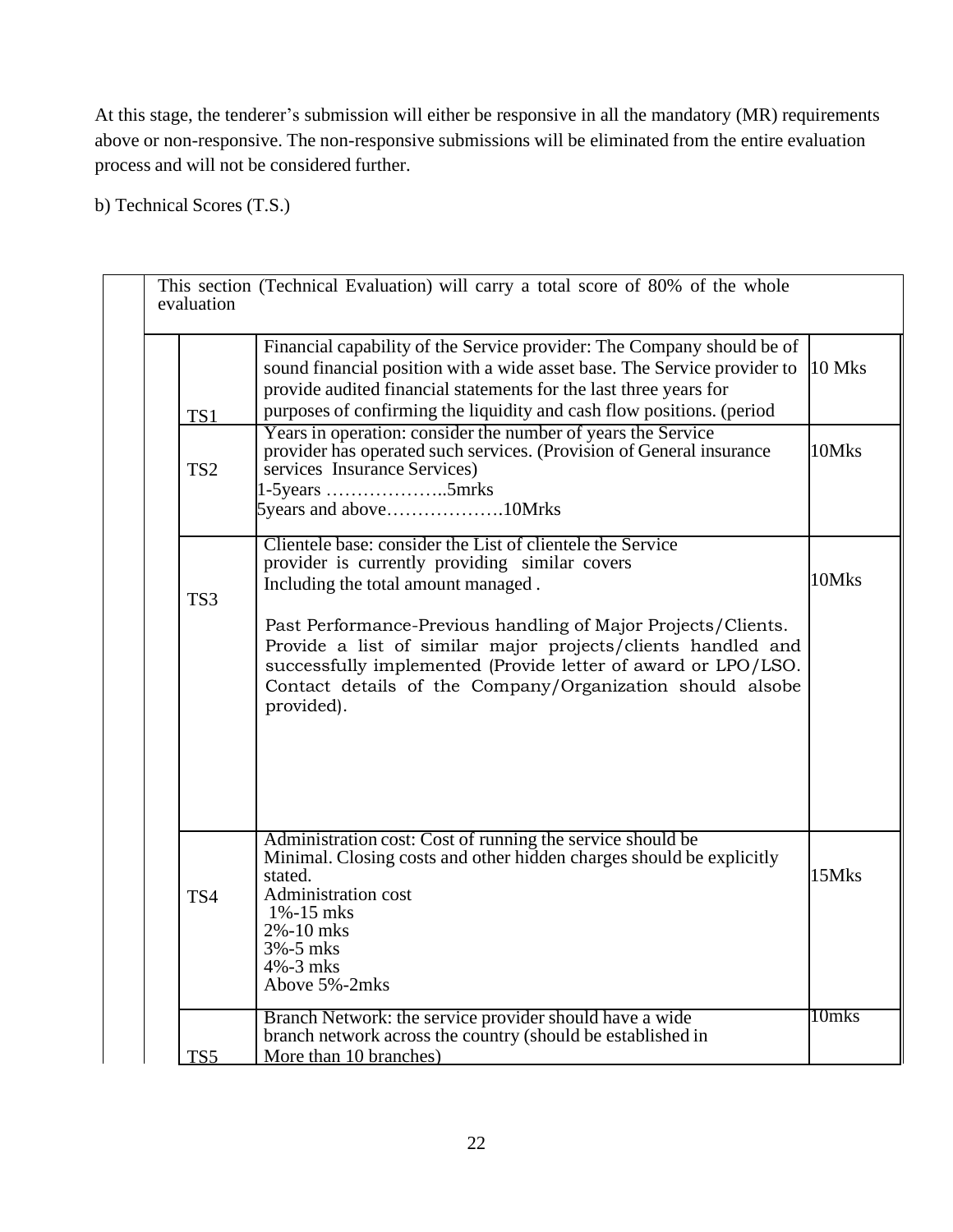| TS <sub>6</sub> | Capacity to manage the service: the service provider to be<br>subjected to due diligence to ascertain the quality of service<br>and the ability to undertake and manage the service. (provide a write<br>up on mechanism put in place to conduct due diligence)             | 10mks |
|-----------------|-----------------------------------------------------------------------------------------------------------------------------------------------------------------------------------------------------------------------------------------------------------------------------|-------|
| TS7             | Duration for disbursement of funds: Consider the time taken<br>by the Service provider to disburse funds to borrowers' account<br>upon receipt of application form and relevant documents. (<br>provide a write-up on procedure and time taken to disbursement of<br>funds) | 5Mks  |
| TS <sub>8</sub> | Value addition: to provide any other value addition service(s) to the service e.g. personal finance to members, viable<br>Property.                                                                                                                                         | 10mks |

|      | Only bidders who score 60 marks and above in the technical and capability scores<br>will be eligible for contract signing. Those who score below 60 marks will be<br>eliminated. |
|------|----------------------------------------------------------------------------------------------------------------------------------------------------------------------------------|
| 2.25 |                                                                                                                                                                                  |
|      | <b>Financial Evaluation</b>                                                                                                                                                      |
|      | N/A                                                                                                                                                                              |
|      |                                                                                                                                                                                  |
|      |                                                                                                                                                                                  |
|      |                                                                                                                                                                                  |
|      |                                                                                                                                                                                  |
|      |                                                                                                                                                                                  |
|      |                                                                                                                                                                                  |
|      |                                                                                                                                                                                  |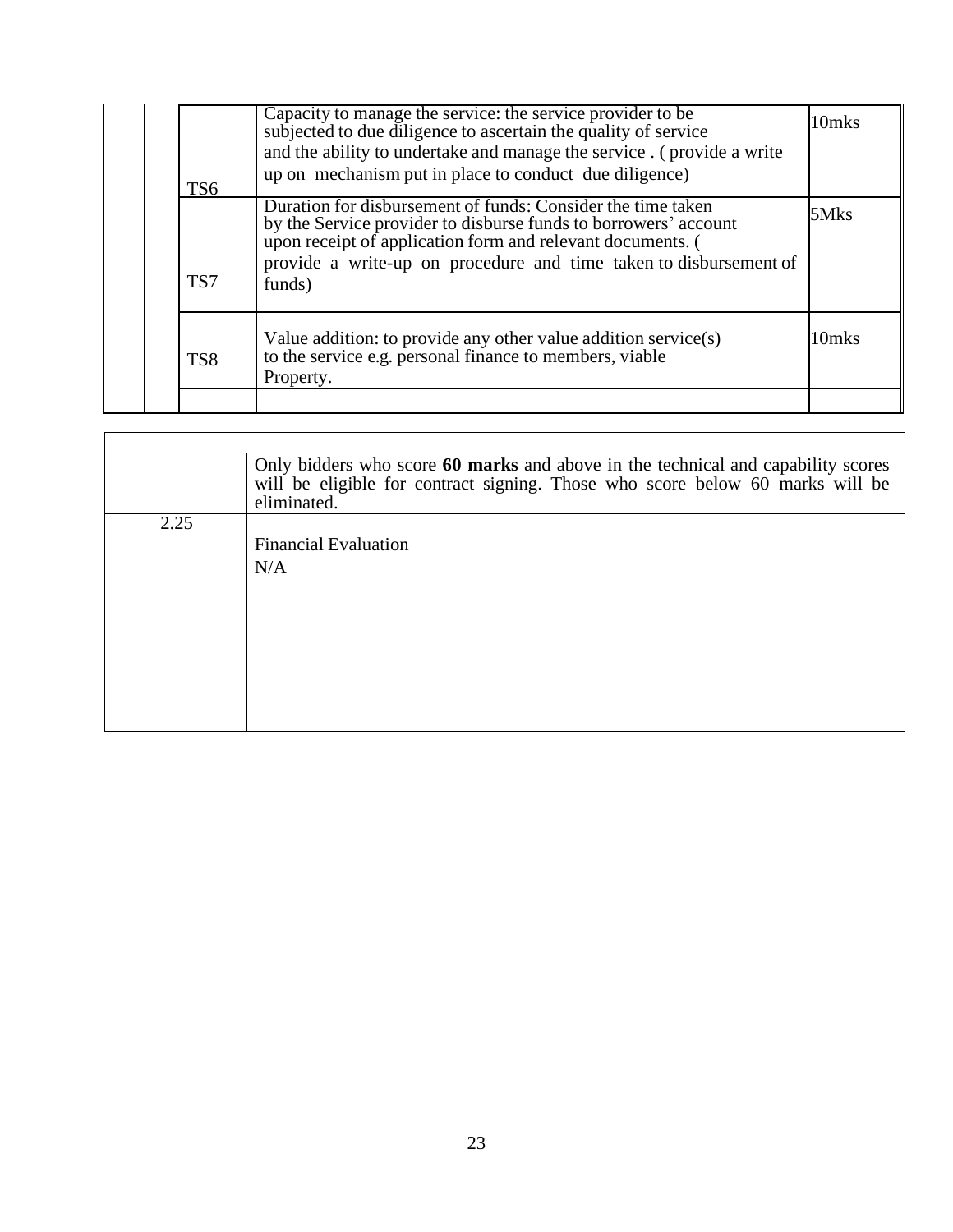### SECTION III - GENERAL CONDITIONS OF CONTRACT

# 3.1 Definitions

- 3.1.1 In this Contract, the following terms shall be interpreted as indicated:-
	- (a) "The Contract" means the agreement entered into between the Procuring entity and the tenderer, as recorded in the Contract Form signed by the parties, including all attachments and appendices thereto and all documents incorporated by reference therein.
	- (b) "The Contract Price" means the price payable to the tenderer under the Contract for the full and proper performance of its contractual obligations
	- (c) "The Goods" means all of the equipment, machinery, and/or other materials, which the tenderer is required to supply to the Procuring entity under the Contract.
	- (d) "The Procuring entity" means the organization purchasing the Goods under this Contract.
	- (e) "The Tenderer' means the individual or firm supplying the Goods under this Contract.
- 3.2 Application
- 3.2.1 These General Conditions shall apply in all Contracts made by the Procuring entity for the procurement installation and commissioning of equipment
- 3.3 Country of Origin
- 3.3.1 For purposes of this clause, "Origin" means the place where the Goods were mined, grown or produced.
- 3.3.2 The origin of Goods and Services is distinct from the nationality of the tenderer.
- 3.4 Standards
- 3.4.1 The Goods supplied under this Contract shall conform to the standards mentioned in the Technical Specifications.
- 3.5 Use of Contract Documents and Information
- 3.5.1 The tenderer shall not, without the Procuring entity's prior written consent, disclose the Contract, or any provision therefore, or any specification, plan, drawing, pattern, sample, or information furnished by or on behalf of the Procuring entity in connection therewith, to any person other than a person employed by the tenderer in the performance of the Contract.
- 3.5.2 The tenderer shall not, without the Procuring entity's prior written consent, make use of any document or information enumerated in paragraph 3.5.1 above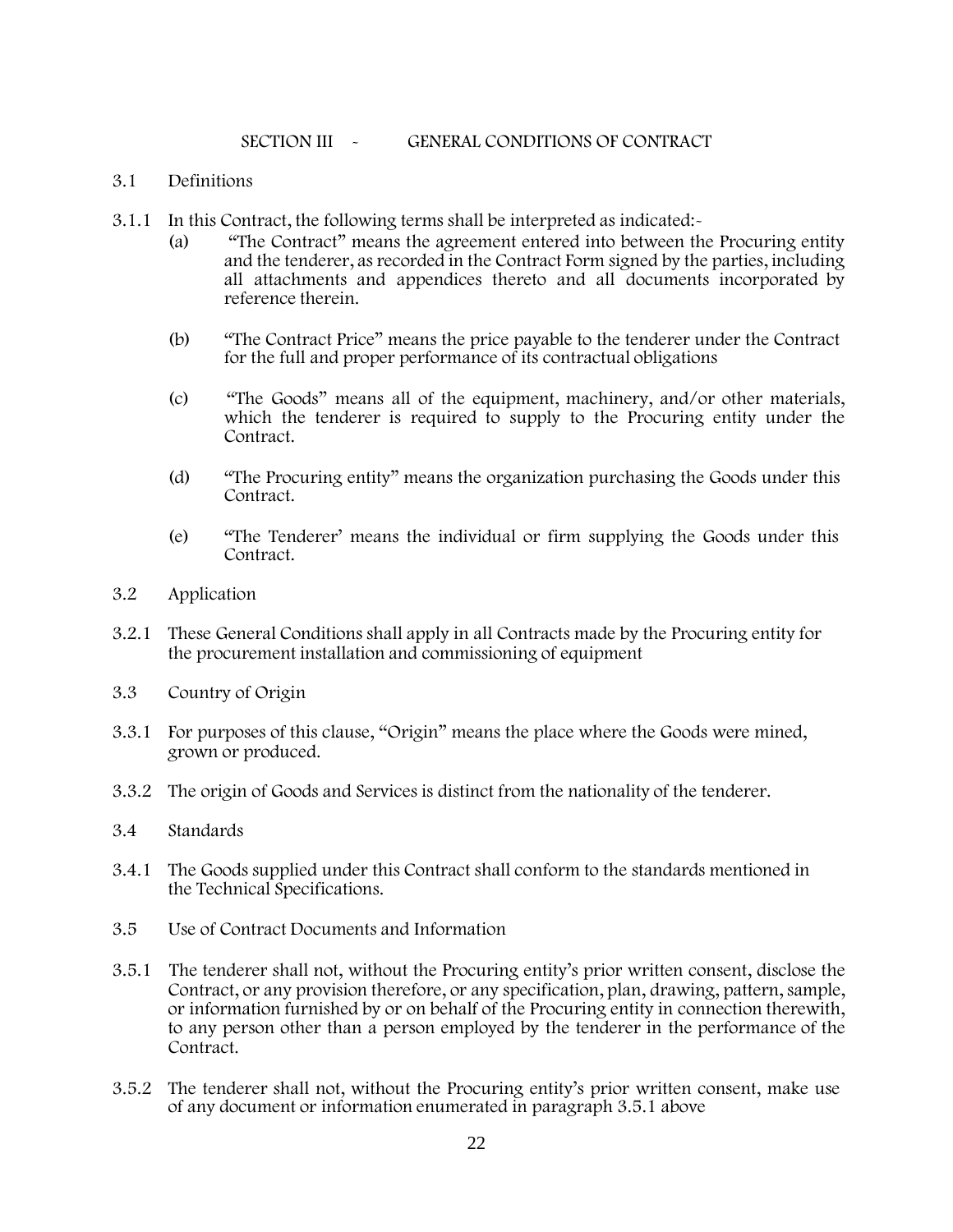- 3.5.3 Any document, other than the Contract itself, enumerated in paragraph 3.5.1 shall remain the property of the Procuring entity and shall be returned (all copies) to the Procuring entity on completion of the Tenderer's performance under the Contract if so required by the Procuring entity
- 3.6 Patent Rights
- 3.6.1 The tenderer shall indemnify the Procuring entity against all third-party claims of infringement of patent, trademark, or industrial design rights arising from use of the Goods or any part thereof in the Procuring entity's country
- 3.7 Performance Security
- 3.7.1 Within thirty (30) days of receipt of the notification of Contract award, the successful tenderer shall furnish to the Procuring entity the performance security in the amount specified in Special Conditions of Contract.
- 3.7.2 The proceeds of the performance security shall be payable to the Procuring entity as compensation for any loss resulting from the Tenderer's failure to complete its obligations under the Contract.
- 3.7.3 The performance security shall be denominated in the currency of the Contract, or in a freely convertible currency acceptable to the Procuring entity and shall be in the form of a bank guarantee or an irrevocable letter of credit issued by a reputable bank located in Kenya or abroad, acceptable to the Procuring entity, in the form provided in the tender documents.
- 3.7.4 The performance security will be discharged by the Procuring entity and returned to the Candidate not later than thirty (30) days following the date of completion of the Tenderer's performance obligations under the Contract, including any warranty obligations, under the Contract
- 3.8 Inspection and Tests
- 3.8.1 The Procuring entity or its representative shall have the right to inspect and/or to test the goods to confirm their conformity to the Contract specifications. The Procuring entity shall notify the tenderer in writing in a timely manner, of the identity of any representatives retained for these purposes.
- 3.8.2 The inspections and tests may be conducted in the premises of the tenderer or its subcontractor(s), at point of delivery, and/or at the Goods' final destination If conducted on the premises of the tenderer or its subcontractor(s), all reasonable facilities and assistance, including access to drawings and production data, shall be furnished to the inspectors at no charge to the Procuring entity.
- 3.8.3 Should any inspected or tested goods fail to conform to the Specifications, the Procuring entity may reject the equipment, and the tenderer shall either replace the rejected equipment or make alterations necessary to make specification requirements free of costs to the Procuring entity.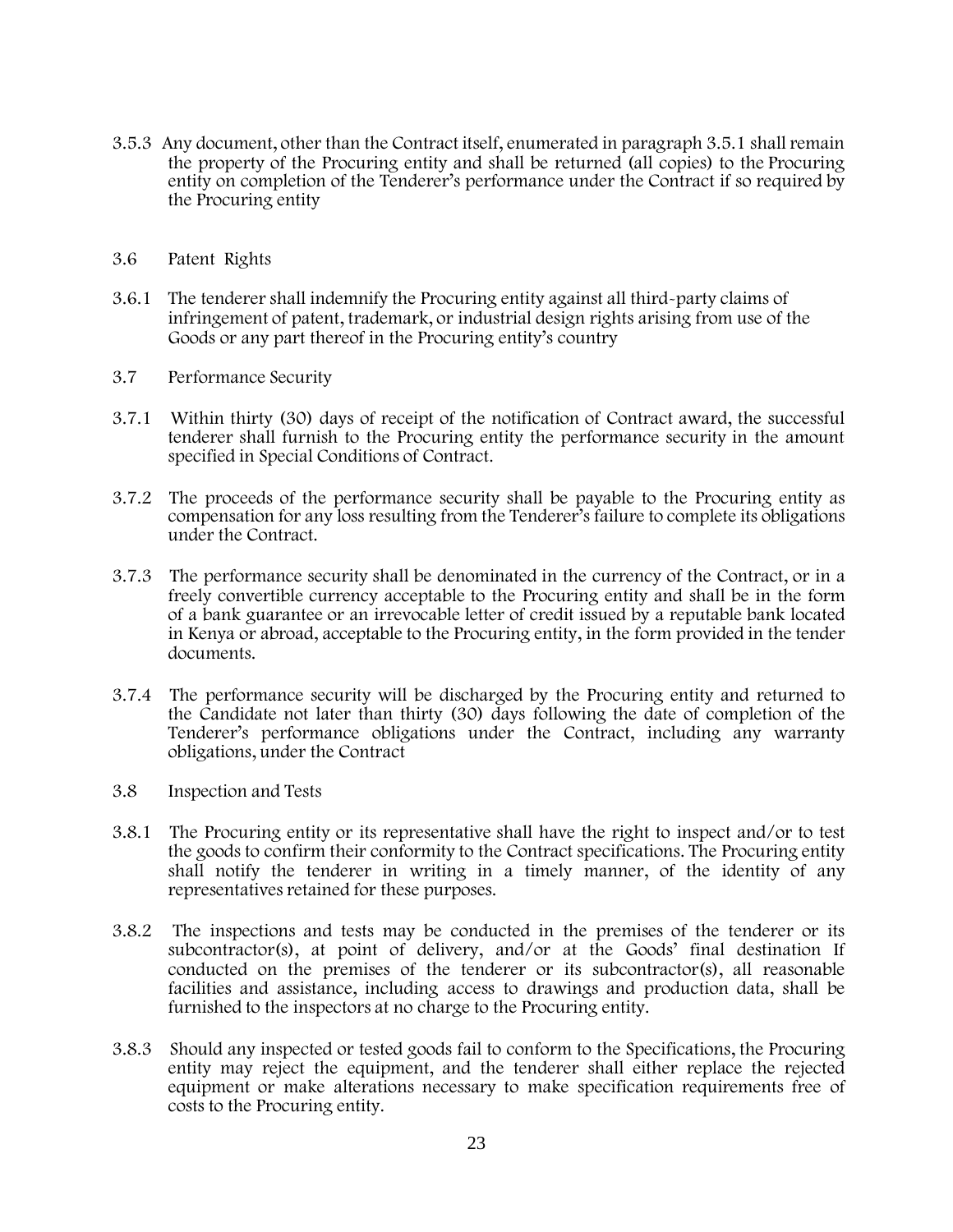- 3.8.4 The Procuring entity's right to inspect, test and where necessary, reject the goods after the Goods' arrival shall in no way be limited or waived by reason of the equipment having previously been inspected, tested and passed by the Procuring entity or its representative prior to the equipment delivery.
- 3.8.5 Nothing in paragraph 3.8 shall in any way release the tenderer from any warranty or other obligations under this Contract.
- 3.9 Packing
- 3.9.1 The tenderer shall provide such packing of the Goods as is required to prevent their damage or deterioration during transit to their final destination, as indicated in the Contract.
- 3.9.2 The packing, marking, and documentation within and outside the packages shall comply strictly with such special requirements as shall be expressly provided for in the Contract
- 3.10 Delivery and Documents
- 3.10.1 Delivery of the Goods shall be made by the tenderer in accordance with the terms specified by Procuring entity in its Schedule of Requirements and the Special Conditions of Contract
- 3.11 Insurance
- 3.11.1 The Goods supplied under the Contract shall be fully insured against loss or damage incidental to manufacturer or acquisition, transportation, storage, and delivery in the manner specified in the Special conditions of contract.
- 3.12 Payment
- 3.12.1 The method and conditions of payment to be made to the tenderer under this Contract shall be specified in Special Conditions of Contract
- 3.12.2 Payments shall be made promptly by the Procuring entity as specified in the contract
- 3.13 Prices
- 3.13.1 Prices charged by the tenderer for goods delivered and services performed under the Contract shall not, with the exception of any price adjustments authorized in Special Conditions of Contract, vary from the prices by the tenderer in its tender.
- 3.31.2 3.31.2 Contract price variations shall not be allowed for contracts not exceeding one year (12 months)
- 3.31.3 Where contract price variation is allowed, the variation shall not exceed 10% of the original contract price.
- 3.31.4 Price variation request shall be processed by the procuring entity within 30 days of receiving the request.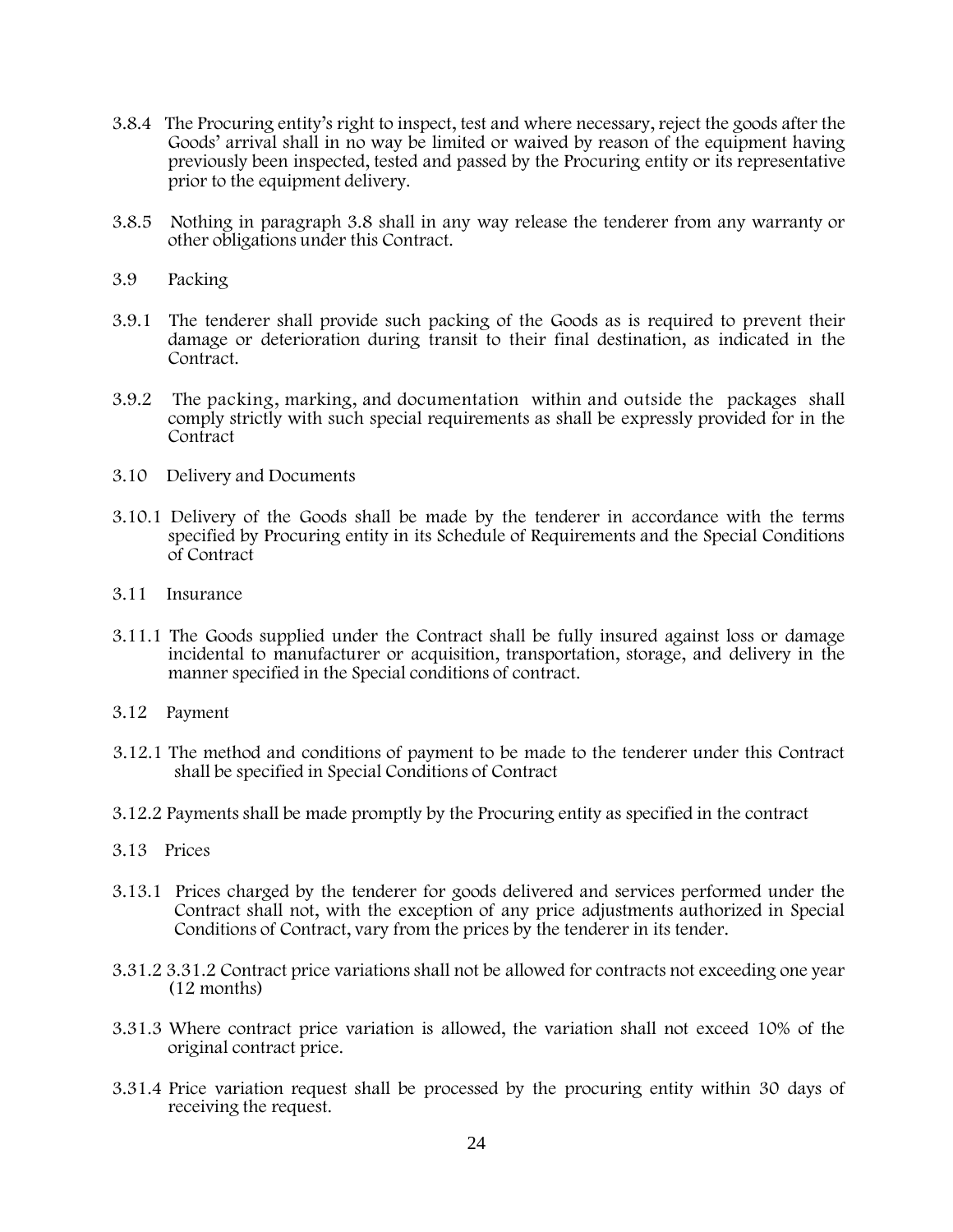### 3.14 Assignment

3.14.1 The tenderer shall not assign, in whole or in part, its obligations to perform under this Contract, except with the Procuring entity's prior written consent

#### 3.15 Subcontracts

- 3.15.1 The tenderer shall notify the Procuring entity in writing of all subcontracts awarded under this Contract if not already specified in the tender. Such notification, in the original tender or later, shall not relieve the tenderer from any liability or obligation under the Contract
- 3.16 Termination for default
- 3.16.1 The Procuring entity may, without prejudice to any other remedy for breach of Contract, by written notice of default sent to the tenderer, terminate this Contract in whole or in part
- 3.15 if the tenderer fails to deliver any or all of the goods within the period(s) specified in the Contract, or within any extension thereof granted by the Procuring entity
- 3.16 if the tenderer fails to perform any other obligation(s) under the Contract
- 3.17 if the tenderer, in the judgment of the Procuring entity has engaged in corrupt or fraudulent practices in competing for or in executing the Contract
- 3.16.1 In the event the Procuring entity terminates the Contract in whole or in part, it may procure, upon such terms and in such manner as it deems appropriate, equipment similar to those undelivered, and the tenderer shall be liable to the Procuring entity for any excess costs for such similar goods.
- 3.17 Liquidated Damages
- 3.17.1. If the tenderer fails to deliver any or all of the goods within the period(s) specified in the contract, the procuring entity shall, without prejudice to its other remedies under the contract, deduct from the contract prices liquidated damages sum equivalent to 0.5% of the delivered price of the delayed items up to a maximum deduction of 10% of the delayed goods. After this the tenderer may consider termination of the contract.
- 3.18 Resolution of Disputes
- 3.18.1 The procuring entity and the tenderer shall make every effort to resolve amicably by direct informal negotiation and disagreement or dispute arising between them under or in connection with the contract
- 3.18.2 If, after thirty (30) days from the commencement of such informal negotiations both parties have been unable to resolve amicably a contract dispute, either party may require adjudication in an agreed national or international forum, and/or international arbitration.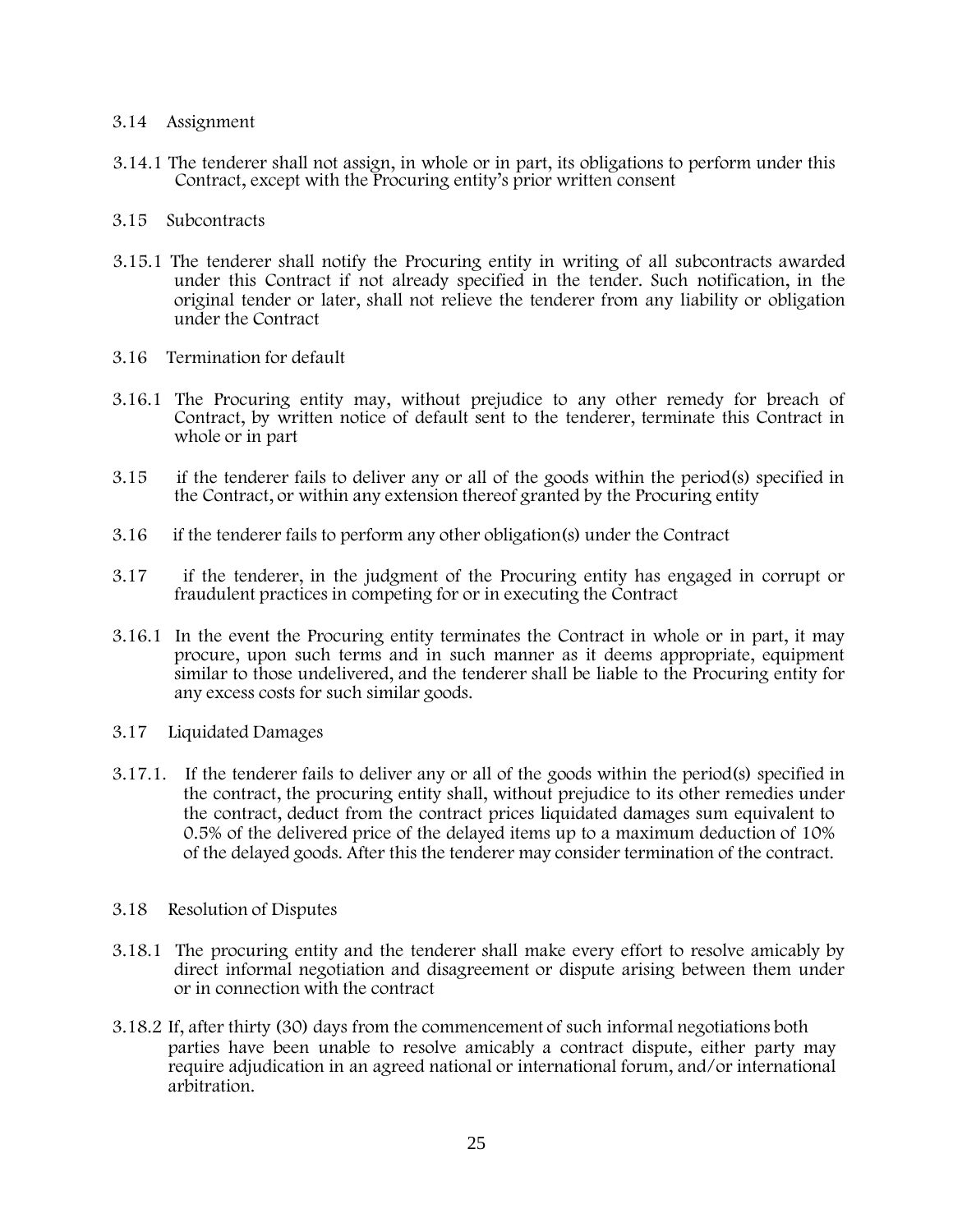# 3.19 Language and Law

- 3.19.1 The language of the contract and the law governing the contract shall be English language and the Laws of Kenya respectively unless otherwise stated.
- 3.20 Force Majeure
- 3.20.1 The tenderer shall not be liable for forfeiture of its performance security or termination for default if and to the extent that it's delay in performance or other failure to perform its obligations under the Contract is the result of an event of Force Majeure.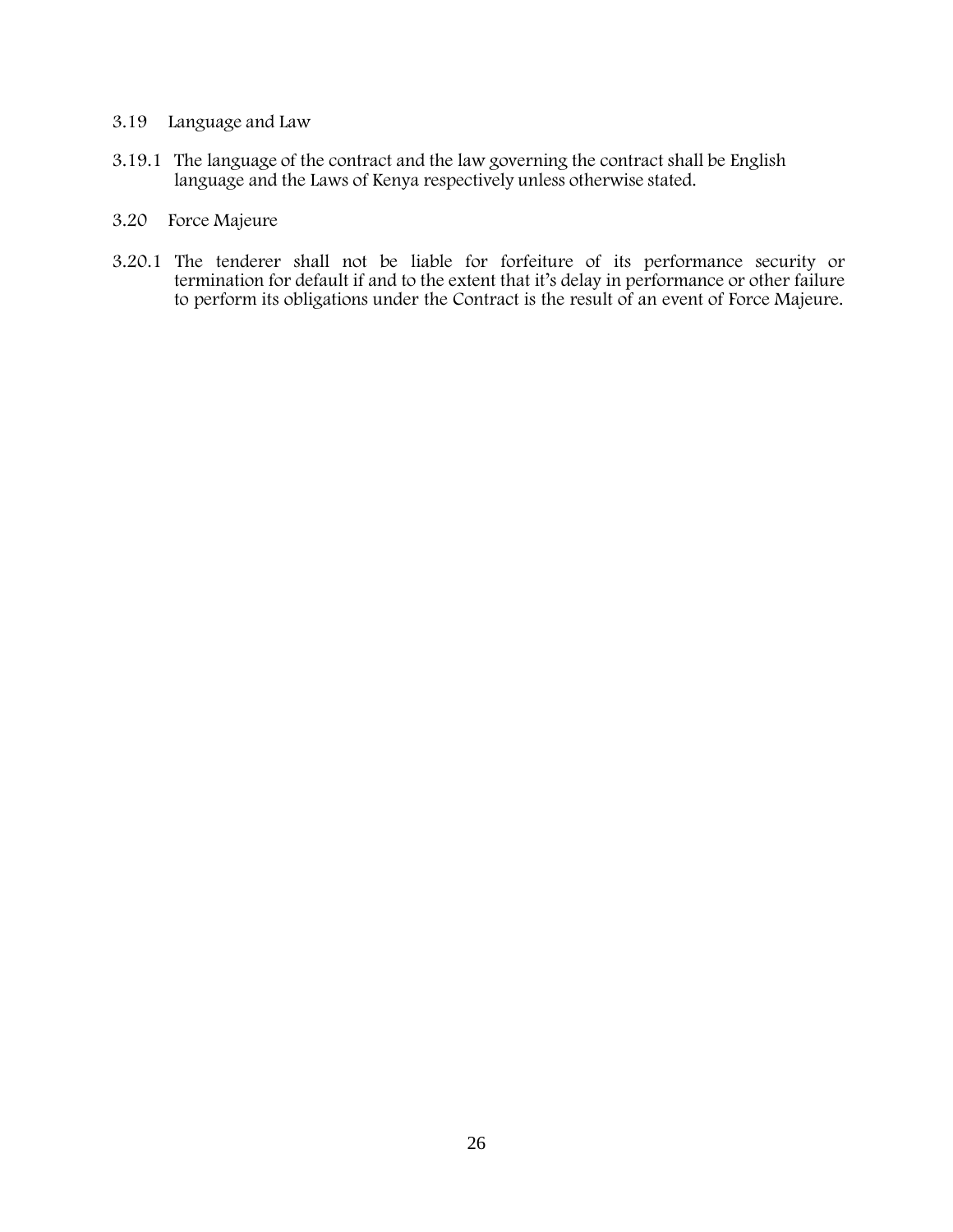SECTION IV - SPECIAL CONDITIONS OF CONTRACT

- 4.1. Special Conditions of Contract shall supplement the General Conditions of Contract. Whenever there is a conflict, between the GCC and the SCC, the provisions of the SCC Herein shall prevail over these in the GCC.
- 42. Special conditions of contract as relates to the GCC

| REFERENCE OF GCC | SPECIAL CONDITIONS OF CONTRACT                                                                                                        |
|------------------|---------------------------------------------------------------------------------------------------------------------------------------|
| 3.12.1           | Indicate terms of payment<br>Payments will be made within 60 days upon<br>provision of acceptable services and receipt of<br>invoice. |
| 3.18.1           | Indicate resolutions of disputes<br>Arbitration as provided in the laws of Kenya                                                      |
|                  |                                                                                                                                       |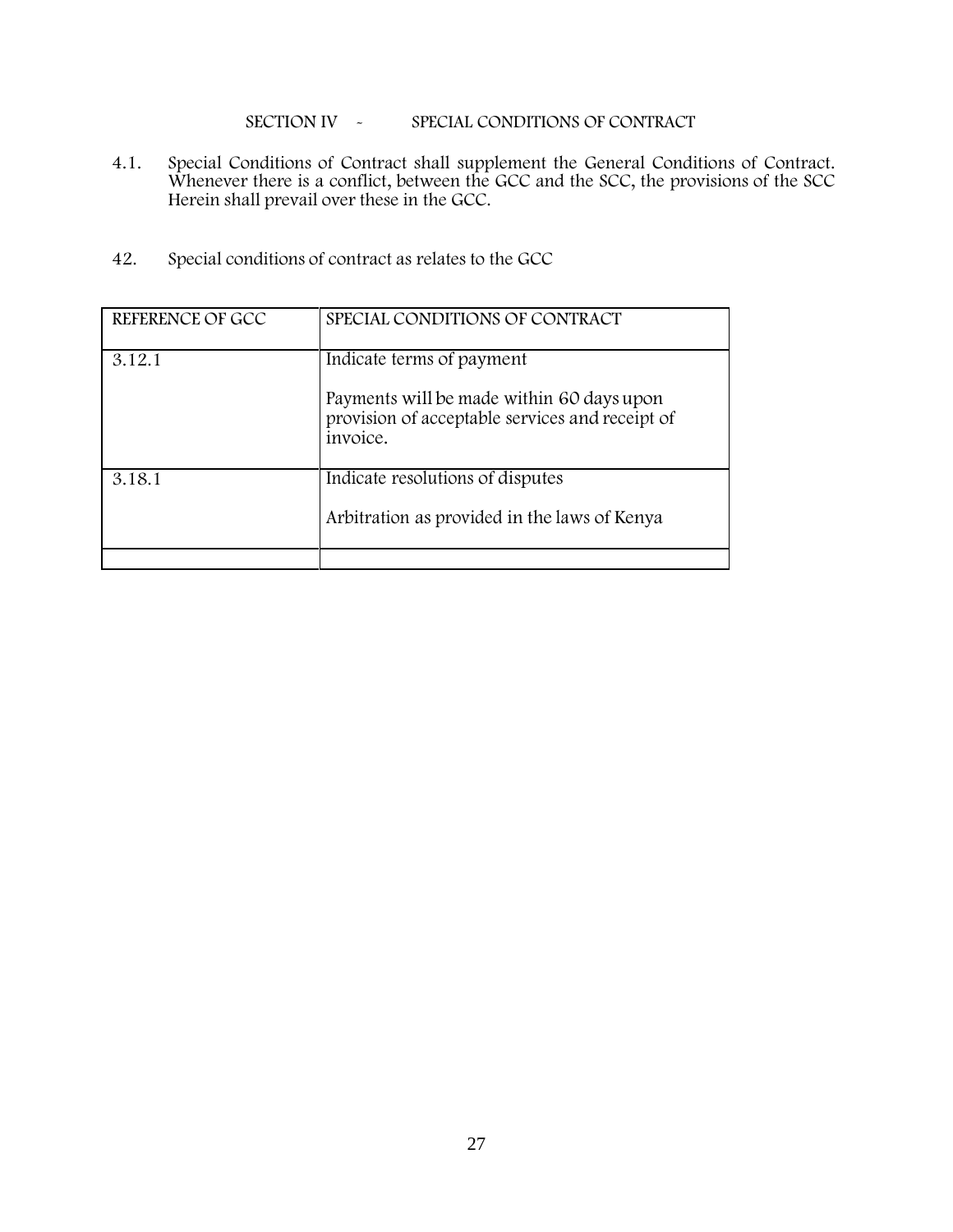# SECTION V - PRICE SCHEDULE OF SERVICES

| Number                  | Description                         | State whether you can provide the | Indicate the cost per |
|-------------------------|-------------------------------------|-----------------------------------|-----------------------|
|                         |                                     | requirements by indicating 'yes   | value in $\%$ .       |
|                         |                                     | or no'                            |                       |
|                         |                                     |                                   |                       |
| $\mathbf{1}$            | <b>Insurance for Motor vehicles</b> |                                   |                       |
|                         | <b>Available covers:</b>            |                                   |                       |
|                         |                                     |                                   |                       |
|                         |                                     |                                   |                       |
|                         |                                     |                                   |                       |
|                         |                                     |                                   |                       |
|                         | <b>Comprehensive covers</b>         |                                   |                       |
|                         |                                     |                                   |                       |
|                         |                                     |                                   |                       |
|                         |                                     |                                   |                       |
|                         | Third party                         |                                   |                       |
|                         |                                     |                                   |                       |
|                         |                                     |                                   |                       |
|                         |                                     |                                   |                       |
|                         |                                     |                                   |                       |
|                         | % of excesses offered(list)         |                                   |                       |
|                         |                                     |                                   |                       |
|                         |                                     |                                   |                       |
|                         |                                     |                                   |                       |
|                         |                                     |                                   |                       |
|                         |                                     |                                   |                       |
|                         |                                     |                                   |                       |
|                         |                                     |                                   |                       |
|                         |                                     |                                   |                       |
|                         | % of discount offered and           |                                   |                       |
|                         |                                     |                                   |                       |
|                         |                                     |                                   |                       |
|                         |                                     |                                   |                       |
| $\overline{\mathbf{4}}$ | Others available -kindly list       |                                   |                       |
|                         |                                     |                                   |                       |
|                         |                                     |                                   |                       |
|                         |                                     |                                   |                       |
|                         |                                     |                                   |                       |
|                         |                                     |                                   |                       |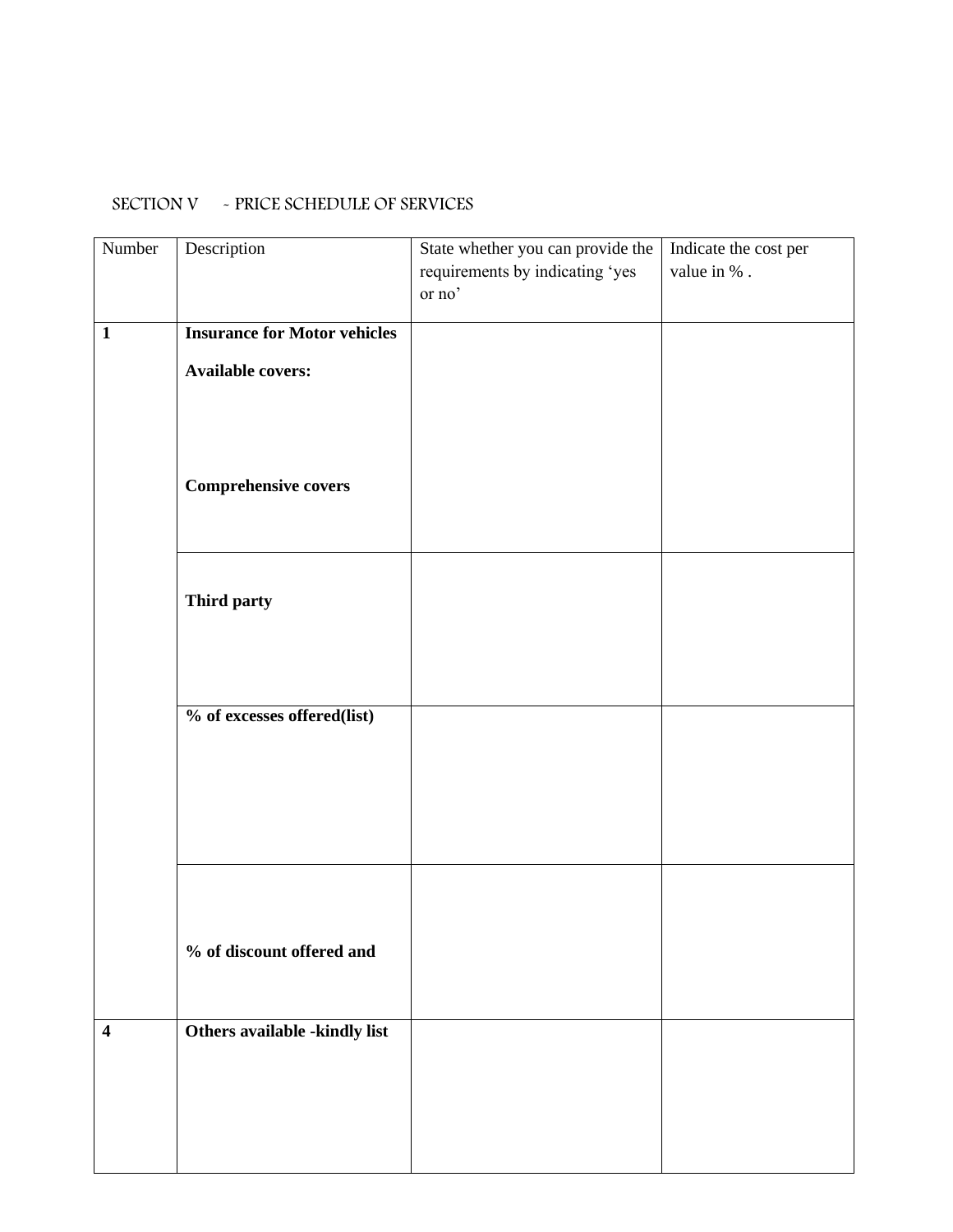Signature and stamp of tenderer

Note: In case of discrepancy between unit price and total, the unit price shall prevail.

29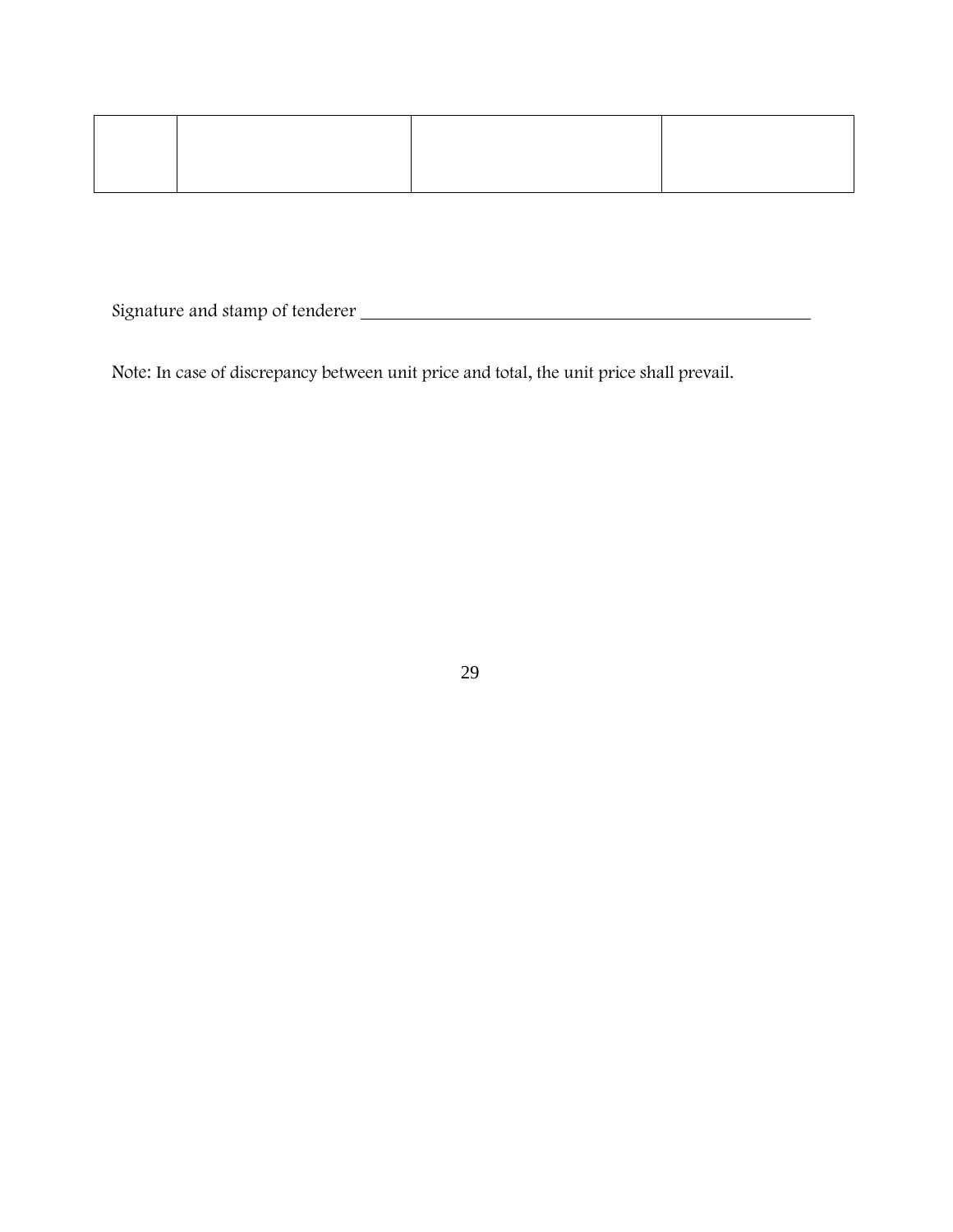# 7.2 TENDER-SECURING DECLARATION FORM

[The Bidder shall complete in this Form in accordance with the instructions indicated]

# Date: 11<sup>th</sup> march 2020 [Insert date (as day, month and year) of Bid Submission] TENDER NO. CGB/002/2019/2021.

To: The County Secretary, The County Government of Bomet, P. O. Box 590\_20400 Bomet.

We, the undersigned, declare that:

1 We understand that, according to your conditions, bids must be supported by a Bid-Securing Declaration.

2 We accept that we will automatically be suspended from being eligible for bidding in any contract with the Purchaser for the period of time of [insert number of months or years] starting on [insert date], if we are in breach of our obligation(s) under the bid conditions, because we –

- (a) have withdrawn our Bid during the period of bid validity specified by us in the Bidding Data Sheet; or
- (b) having been notified of the acceptance of our Bid by the Purchaser during the period of bid validity,

(I) fail or refuse to execute the Contract, if required, or

(ii) Fail or refuse to furnish the Performance Security, in accordance with the ITT.

3 We understand that this Bid Securing Declaration shall expire if we are not the successful Bidder, upon the earlier of

(I) our receipt of a copy of your notification of the name of the successful Bidder; or

(ii) twenty-eight days after the expiration of our Tender.

4 We understand that if we are a Joint Venture, the Bid Securing Declaration must be in the name of the Joint Venture that submits the bid, and the Joint Venture has not been legally constituted at the time of bidding, the Bid Securing Declaration shall be in the names of all future partners as named in the letter of intent.

Signed: ……………………..[insert signature of person whose name and capacity are shown] in the capacity of …………………………………..[insert legal capacity of person signing the Bid Securing Declaration]

Name: ……………………………………………….[insert complete name of person signing the Bid Securing Declaration]

Duly authorized to sign the bid for and on behalf of:…………………………………………….. [Insert complete name of Bidder]

Dated on …………………. day of ……………., …………. [Insert date of signing]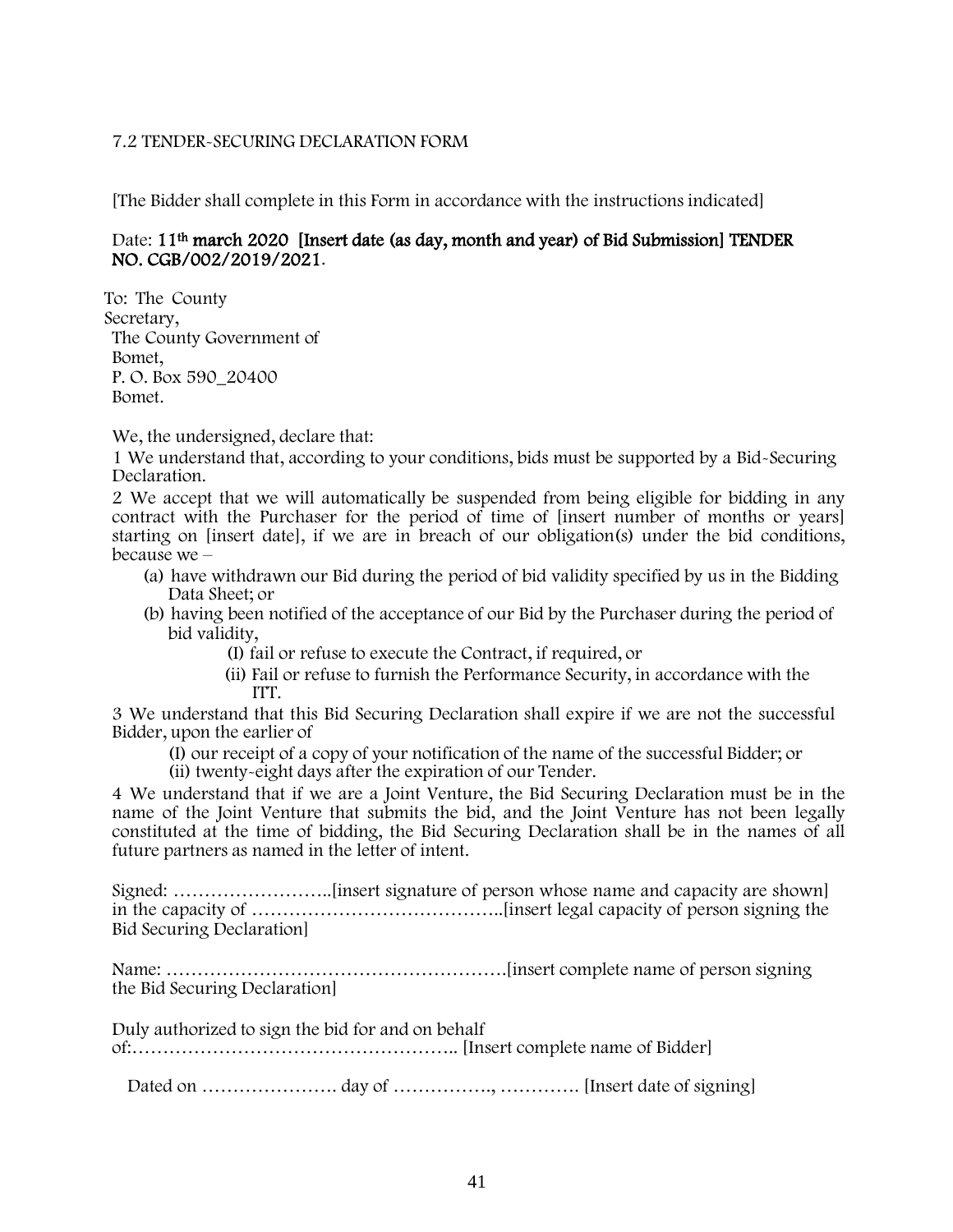# 7.3 CONTRACT FORM

THIS AGREEMENT made the \_\_\_\_ day of \_\_\_\_\_\_\_ 20\_\_\_\_ between ……………… [name of Procurement entity) of ……….. [Country of Procurement entity] (Hereinafter called "the Procuring entity) of the one part and …………………….. [Name of tenderer] of ………….. [City and country of tenderer] (Hereinafter called "the tenderer") of the other part;

WHEREAS the Procuring entity invited tenders for certain goods] and has accepted a tender by the tenderer for the supply of those goods in the sum of …………………………… [Contract price in words and figures] (Hereinafter called "the Contract Price).

# NOW THIS AGREEMENT WITNESSETH AS FOLLOWS:

1. In this Agreement words and expressions shall have the same meanings as are respectively assigned to them in the Conditions of Contract referred to:

2. The following documents shall be deemed to form and be read and construed as part of this Agreement viz:

- (a) The Tender Form and the Price Schedule submitted by the tenderer
- (b) The Schedule of Requirements<br>(c) The Technical Specifications
- (c) The Technical Specifications<br>
(d) The General Conditions of Co
- (d) The General Conditions of Contract<br>(e) The Special Conditions of contract: a
- The Special Conditions of contract; and
- (f) The Procuring entity's Notification of Award

3. In consideration of the payments to be made by the Procuring entity to the tenderer as hereinafter mentioned, the tender hereby covenants with the Procuring entity to provide the goods and to remedy defects therein in conformity in all respects with the provisions of the **Contract** 

4. The Procuring entity hereby covenants to pay the tenderer in consideration of the provisions of the goods and the remedying of defects therein, the Contract Price or such other sum as may become payable under the provisions of the Contract at the times and in the manner prescribed by the contract.

IN WITNESS whereof the parties hereto have caused this Agreement to be executed in accordance with their respective laws the day and year first above written.

Signed, sealed, delivered by \_\_\_\_\_\_\_the (for the Procuring entity)

Signed, sealed, delivered by the (for the tenderer in the presence of

(Amend accordingly if provided by Insurance Company)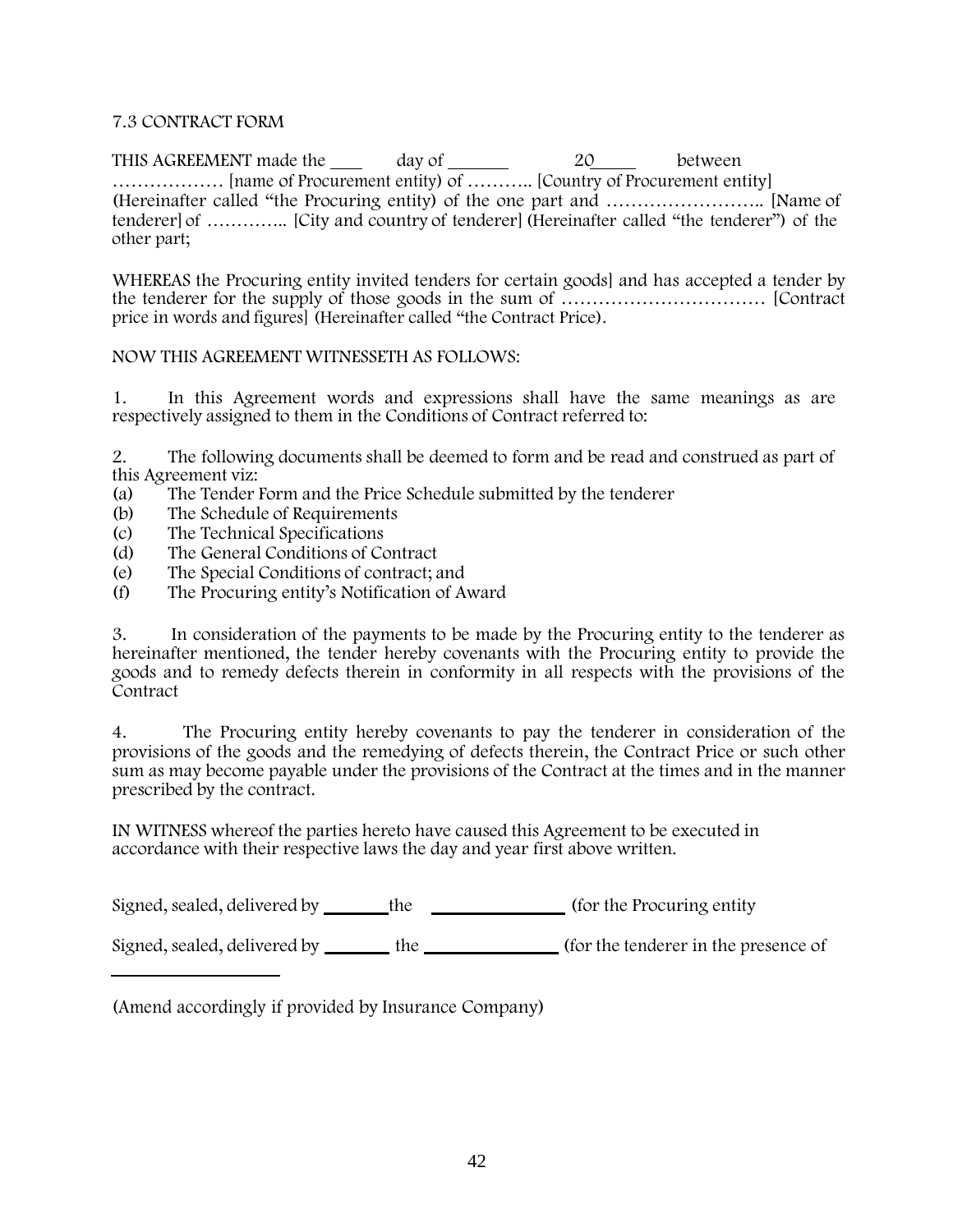# 7.4 PERFORMANCE SECURITY FORM

To …………………………………………. [Name of procuring entity]

tenderer") has undertaken, in pursuance of Contract No. [Reference number of the contract dated 20 to to WHEREAS …………………………………… [Name of tenderer] (Hereinafter called "the ……………………………………………… [Description of services](Here in after called "the Contract").

AND WHEREAS it has been stipulated by you in the said Contract that the tenderer shall furnish you with a bank guarantee by a reputable bank for the sum specified therein as security for compliance with the Tenderer's performance obligations in accordance with the Contract.

AND WHEREAS we have agreed to give the tenderer a guarantee:

THEREFORE, WE hereby affirm that we are Guarantors and responsible to you, on behalf of the tenderer, up to a total of ………………………. [amount of the guarantee in words and figure] and we undertake to pay you, upon your first written demand declaring the tenderer to be in default under the Contract and without cavil or argument, any sum or sums within the limits of …………………….. [Amount of guarantee] as aforesaid, without you needing to prove or to show grounds or reasons for your demand or the sum specified therein.

This guarantee is valid until the \_\_\_\_\_\_\_\_\_ day of \_\_\_\_\_\_\_\_\_\_\_\_\_\_\_\_\_ 20

Signed and seal of the Guarantors

[Name of bank or financial institution]

[Address]

[Date]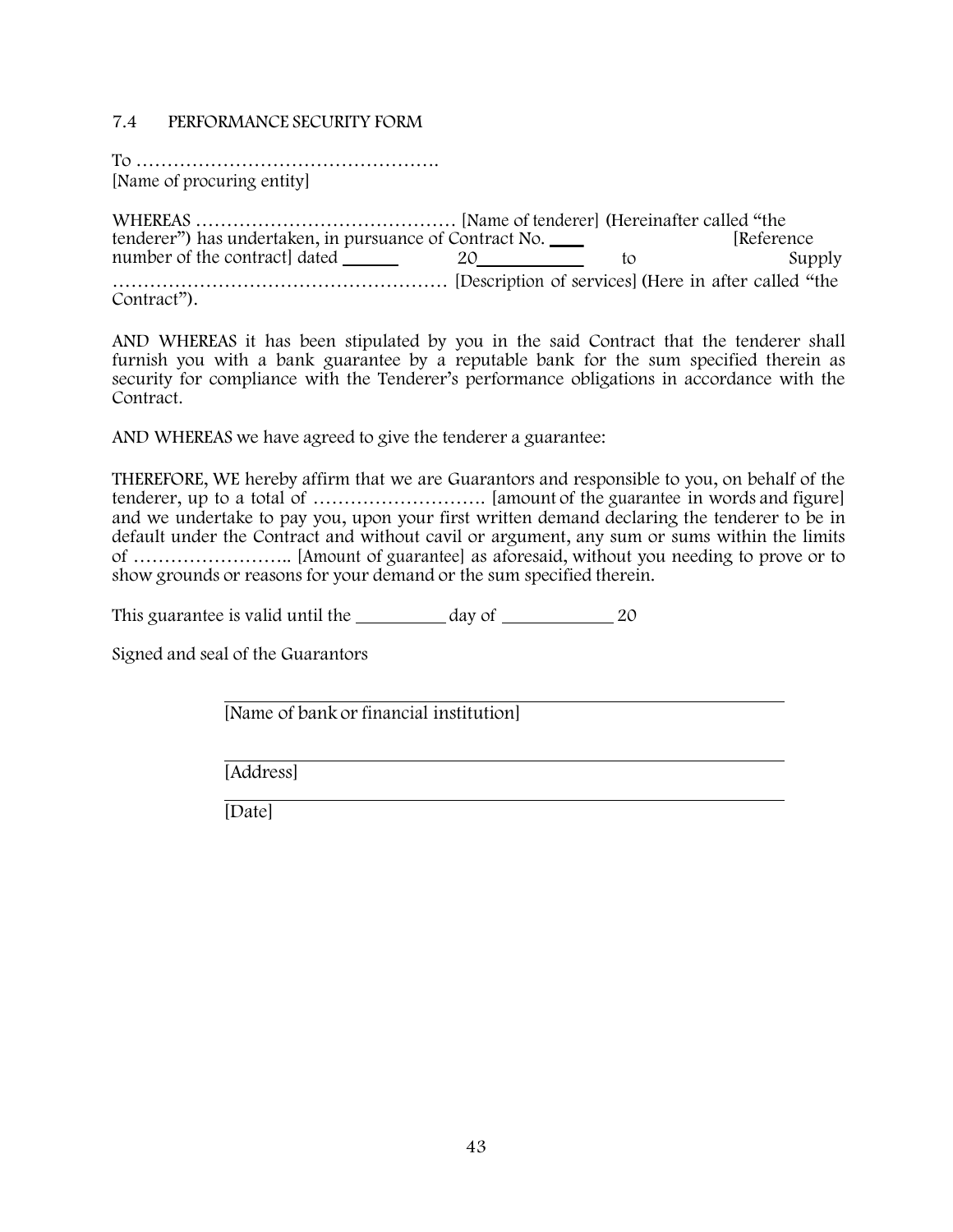# 7.5 BANK GUARANTEE FOR ADVANCE PAYMENT FORM

To ……………………………… [Name of procuring entity]

[Name of tender] …………………..

Gentlemen and/or Ladies:

In accordance with the payment provision included in the Special Conditions of Contract, which amends the General Conditions of Contract to provide for advance payment,

…………………………………………………. [Name and address of tenderer] (hereinafter called "the tenderer") shall deposit with the Procuring entity a bank guarantee to guarantee its proper and faithful performance under the said Clause of the Contract in an amount of …… …………………. [Amount of guarantee in figures and words].

We, the ……………………………. [bank or financial institutions], as instructed by the tenderer, agree unconditionally and irrevocably to guarantee as primary obligator and not as surety merely, the payment to the Procuring entity on its first demand without whatsoever right of objection on our part and without its first claim to the tenderer, in the amount not exceeding …………………… [Amount of guarantee in figures and words]

We further agree that no change or addition to or other modification of the terms of the Contract to be performed there-under or of any of the Contract documents which may be made between the Procuring entity and the tenderer, shall in any way release us from any liability under this guarantee, and we hereby waive notice of any such change, addition, or modification.

This guarantee shall remain valid in full effect from the date of the advance payment received by the tenderer under the Contract until ………… [Date].

Yours truly,

Signature and seal of the Guarantors

[Name of bank or financial institution]

[Address]

[Date]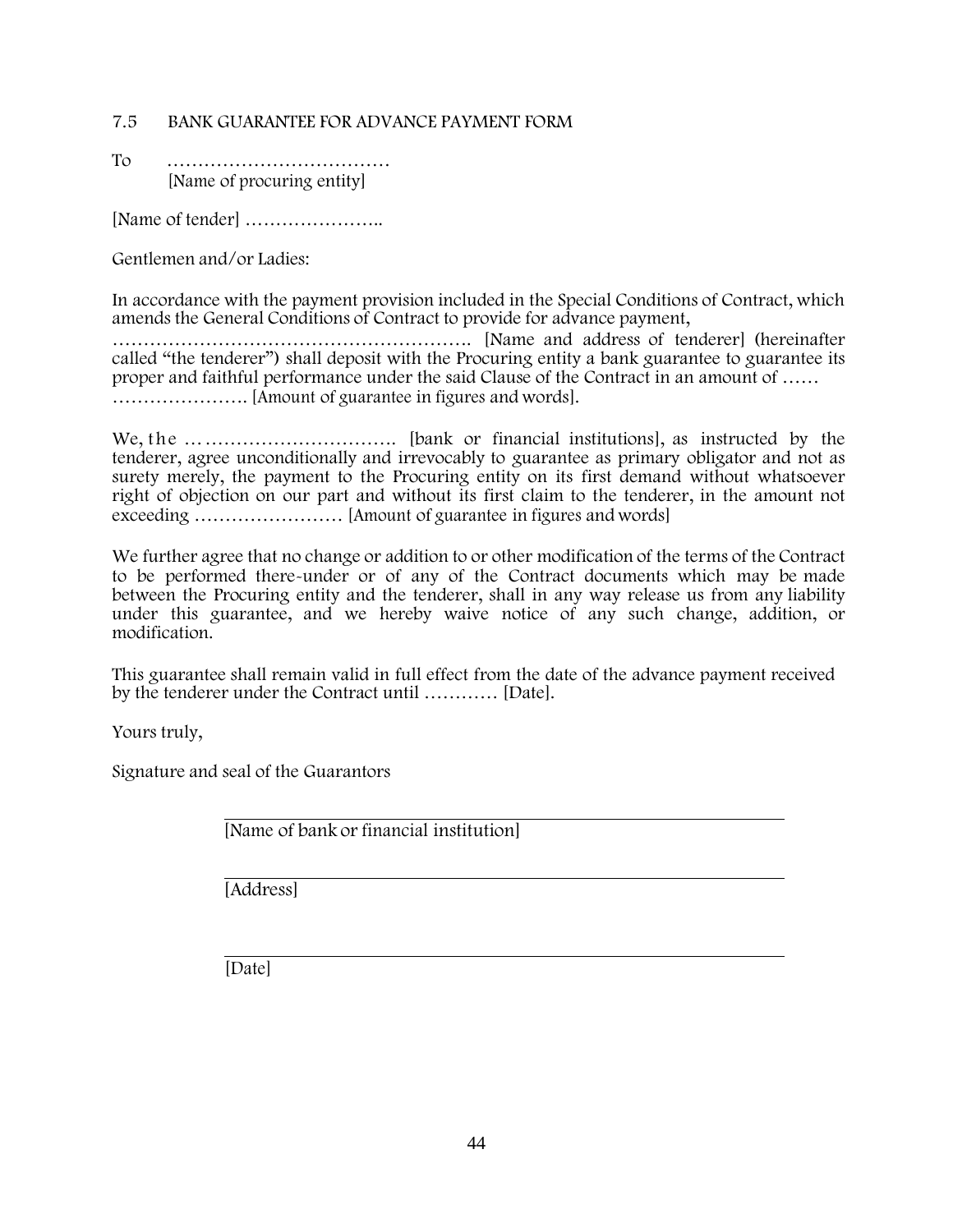# 7.6 LETTER OF NOTIFICATION OF AWARD

Address of Procuring Entity

To:

<u> 1989 - Johann Barn, mars and de Branch Barn, mars and de Branch Barn, mars and de Branch Barn, mars and de Br</u>

Tender Name

This is to notify that the contract/s stated below under the above-mentioned tender have been awarded to you.

- 1. Please acknowledge receipt of this letter of notification signifying your acceptance.
- 2. The contract/contracts shall be signed by the parties within 30 days of the date of this letter but not earlier than 14 days from the date of the letter.
- 3. You may contact the officer(s) whose particulars appear below on the subject matter of this letter of notification of award.

(FULL PARTICULARS)

SIGNED FOR ACCOUNTING OFFICER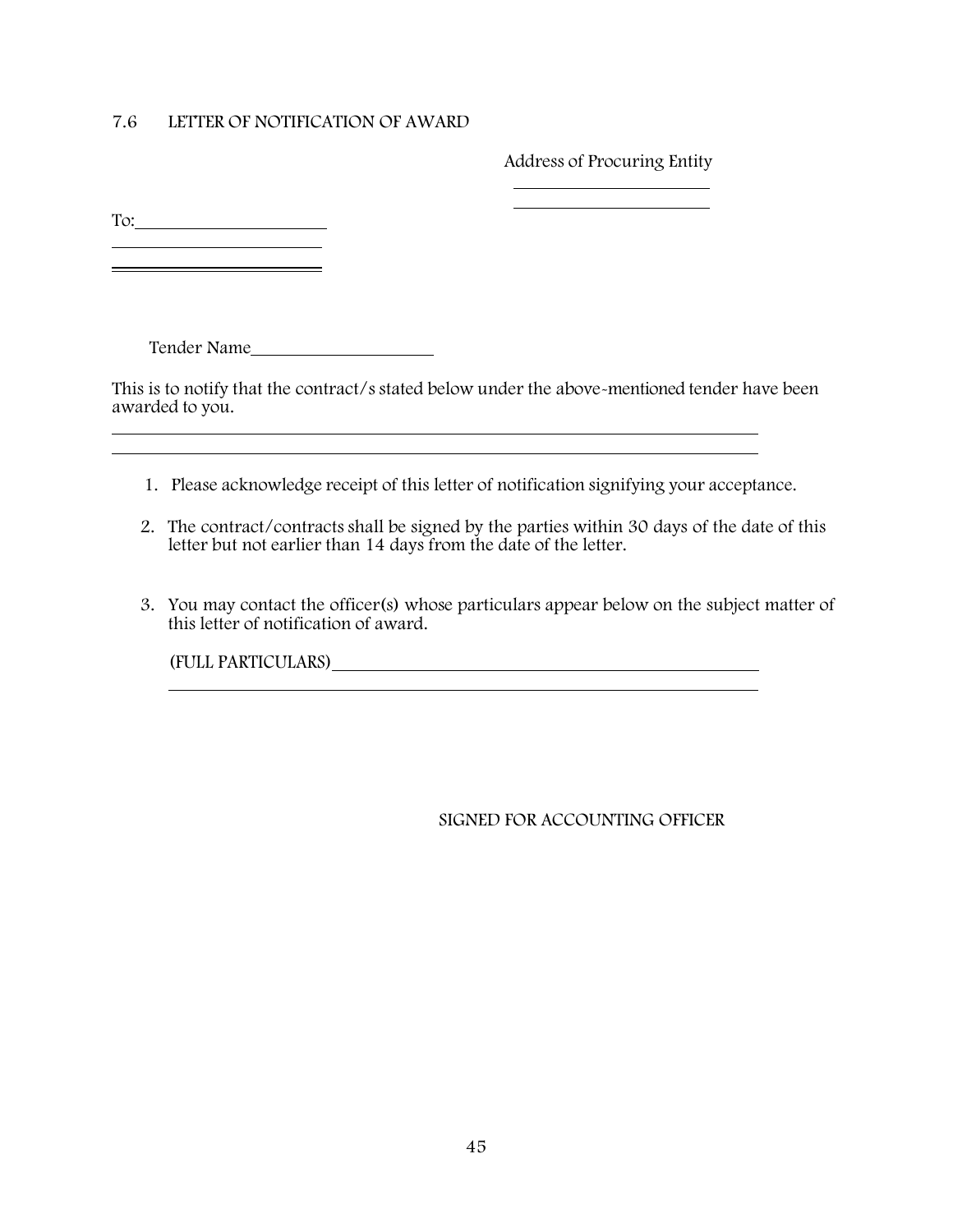# 7.7 FORM RB 1

# REPUBLIC OF KENYA PUBLIC PROCUREMENT ADMINISTRATIVE REVIEW BOARD

APPLICATION NO…………….OF……….….20……...

# BETWEEN

…………………………………………….APPLICANT

AND

…………………………………RESPONDENT (Procuring Entity)

Request for review of the decision of the…………… (Name of the Procuring Entity) of ……………dated the…day of ………….20……….in the matter of Tender No………..…of …………..20…

# REQUEST FOR REVIEW

I/We……………………………,the above named Applicant(s), of address: Physical address…………….Fax No……Tel. No……..Email ……………, hereby request the Public Procurement Administrative Review Board to review the whole/part of the above mentioned decision on the following grounds , namely:-

1.

2.

Etc.

By this memorandum, the Applicant requests the Board for an order/orders that:

 $-1.$ 2. **Etc** SIGNED ………………. (Applicant) Dated on…………….day of ……………/…20…

### FOR OFFICIAL USE ONLY

Lodged with the Secretary Public Procurement Administrative Review Board on ………… day of ………....20….………

**SIGNED** Board Secretary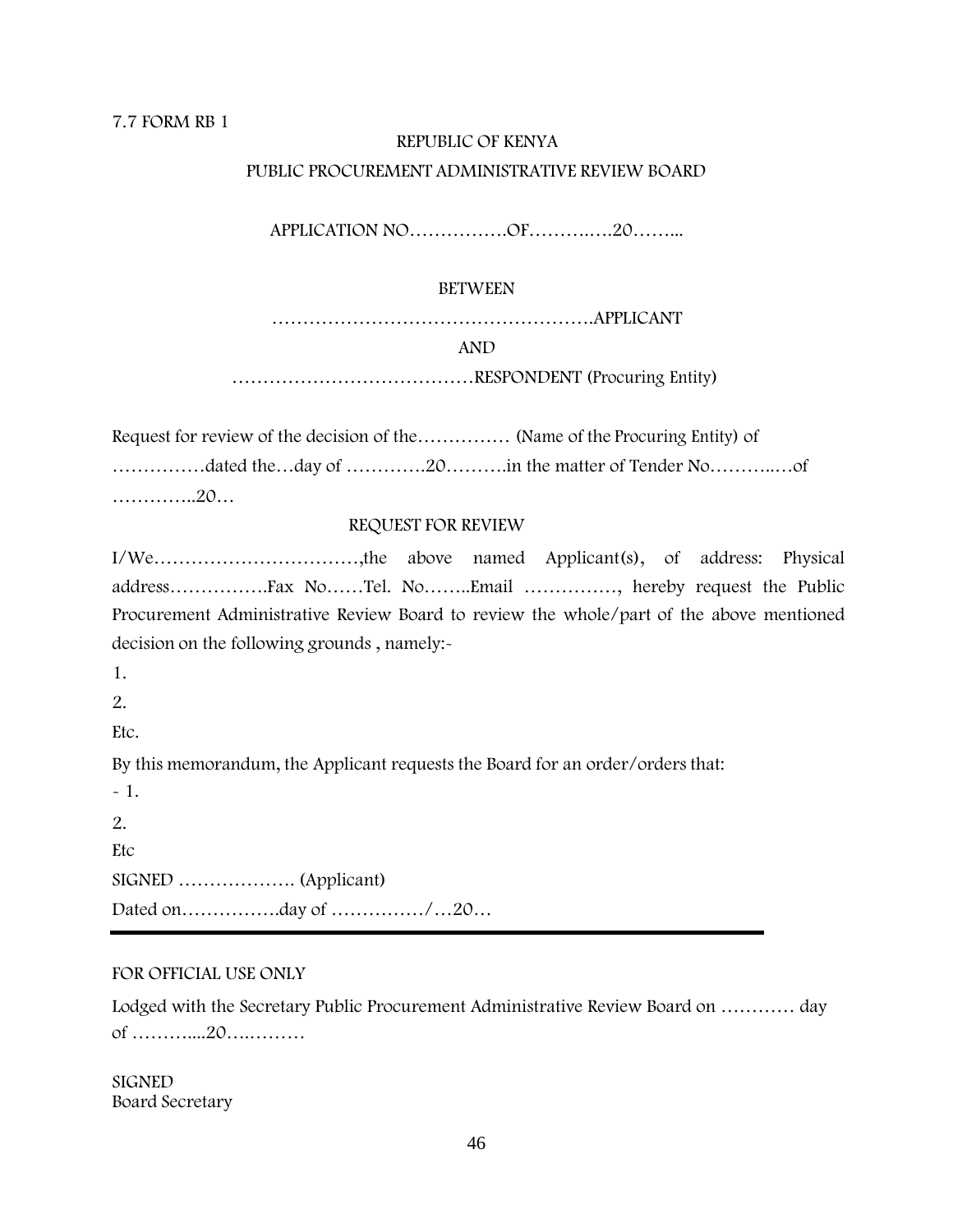# 7.8 SELF-DECLARATION FORM

# ANTI-CORRUPTION DECLARATION

We (insert the name of the company / supplier)----------------------------------- declares and guarantees that no offer, gift or payment, consideration or benefit of any kind, which constitutes an illegal or corrupt practice, has been or will be made to anyone by our organization or agent, either directly or indirectly, as an inducement or reward for the award or execution of this procurement.

In the event the above is contravened we accept that the following to apply —

- a) The person shall be disqualified from entering into a contract for the procurement; or
- b) If a contract has already been entered into with the person, the contract shall be voidable at the option of COUNTY GOVERNMENT OF BOMET.
- c) The voiding of a contract by the procuring entity under subsection (b) does not limit any other legal remedy That COUNTY GOVERNMENT OF BOMET may have.

Name ………………………………Signature………………………..Date ………………

Company Seal / Business Stamp

### ANTI-FRAUDULENT PRACTICE DECLARATION

We (insert the name of the company / supplier) -------------------------------------declares and guarantees that no person in our organization has or will be involved in a fraudulent practice in any procurement proceeding.

Name ………………………………Signature………………………..Date ………………

Company Seal / Business Stamp

### NON - DEBARMENT DECLARATION

We (insert the name of the company / supplier) -------------------------------------declares and guarantees that no director or any person who has any controlling interest in our organization has been debarred from participating in a procurement proceeding.

Name ………………………………Signature………………………..Date ………………

Company Seal / Business Stamp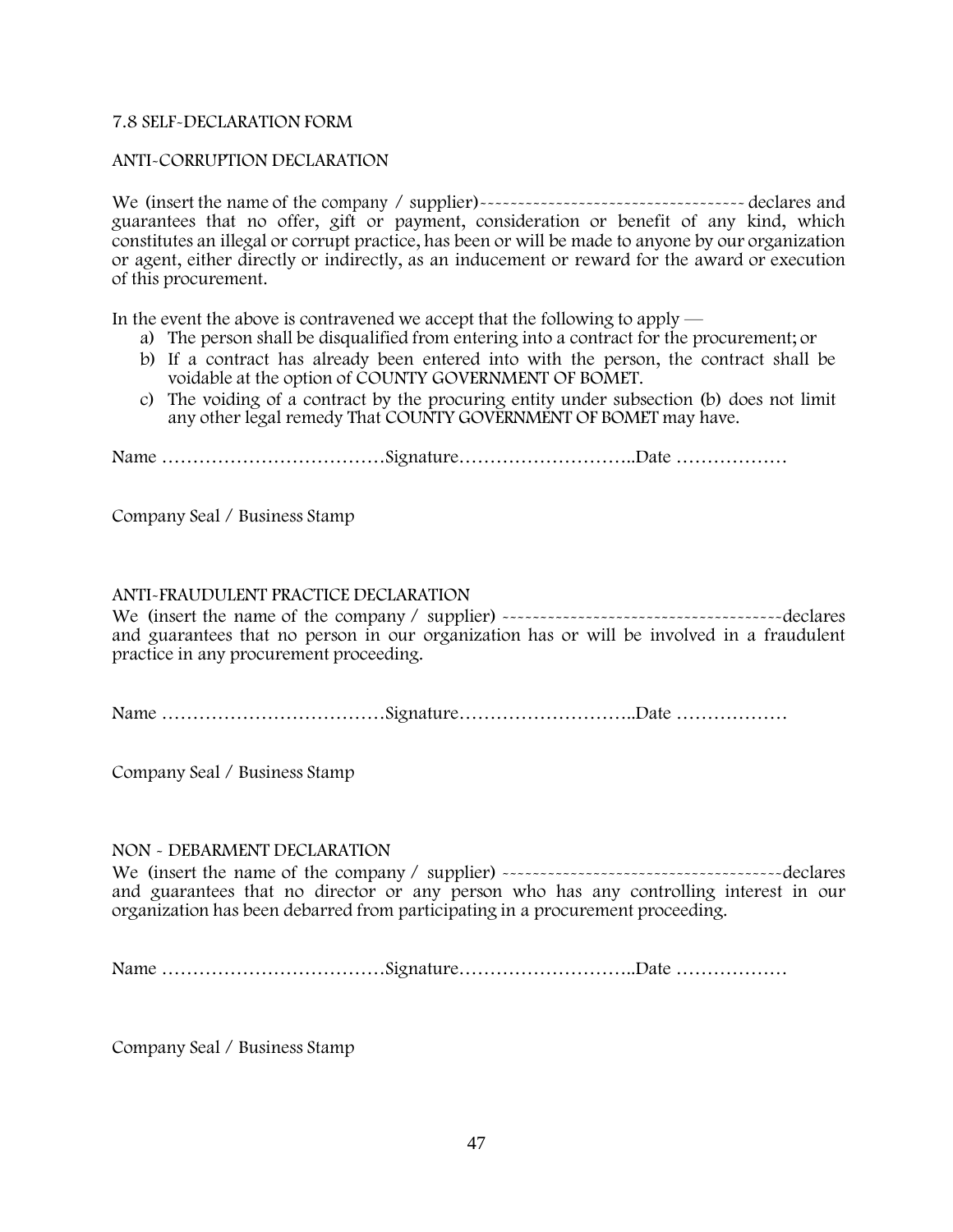# CONFIDENTIAL BUSINESS QUESTIONNAIRE FORM

You are requested to give the particulars indicated in Part 1 and either  $\Gamma$  Part 2(a), 2(b) or 2 (c) whichever applied to your type of business

You are advised that it is a serious offence to give false information on this form

| Part $1 -$ General:                                                     |
|-------------------------------------------------------------------------|
| Business Name                                                           |
| Location of business premises.                                          |
|                                                                         |
| E mail $\ldots$<br>Nature of Business                                   |
| Registration Certificate No.                                            |
| Maximum value of business which you can handle at any one time $-$ Kes. |

|  | Part 2 (a) – Sole Proprietor            |  |             |             |  |  |
|--|-----------------------------------------|--|-------------|-------------|--|--|
|  |                                         |  |             |             |  |  |
|  |                                         |  |             |             |  |  |
|  |                                         |  |             |             |  |  |
|  |                                         |  |             |             |  |  |
|  |                                         |  |             |             |  |  |
|  | Citizenship details $\square$<br>$\Box$ |  |             |             |  |  |
|  |                                         |  |             |             |  |  |
|  |                                         |  |             |             |  |  |
|  |                                         |  |             |             |  |  |
|  | Part 2 (b) Partnership                  |  |             |             |  |  |
|  | Given details of partners as follows:   |  |             |             |  |  |
|  | Name                                    |  | Nationality | Citizenship |  |  |
|  |                                         |  |             |             |  |  |
|  | Details<br>Shares                       |  |             |             |  |  |
|  | $\mathbf{1}$ .                          |  |             |             |  |  |
|  |                                         |  |             |             |  |  |
|  | 2.                                      |  |             |             |  |  |
|  |                                         |  |             |             |  |  |
|  | 3.                                      |  |             |             |  |  |
|  |                                         |  |             |             |  |  |
|  |                                         |  |             |             |  |  |
|  | $\mathbf{4}$                            |  |             |             |  |  |
|  |                                         |  |             |             |  |  |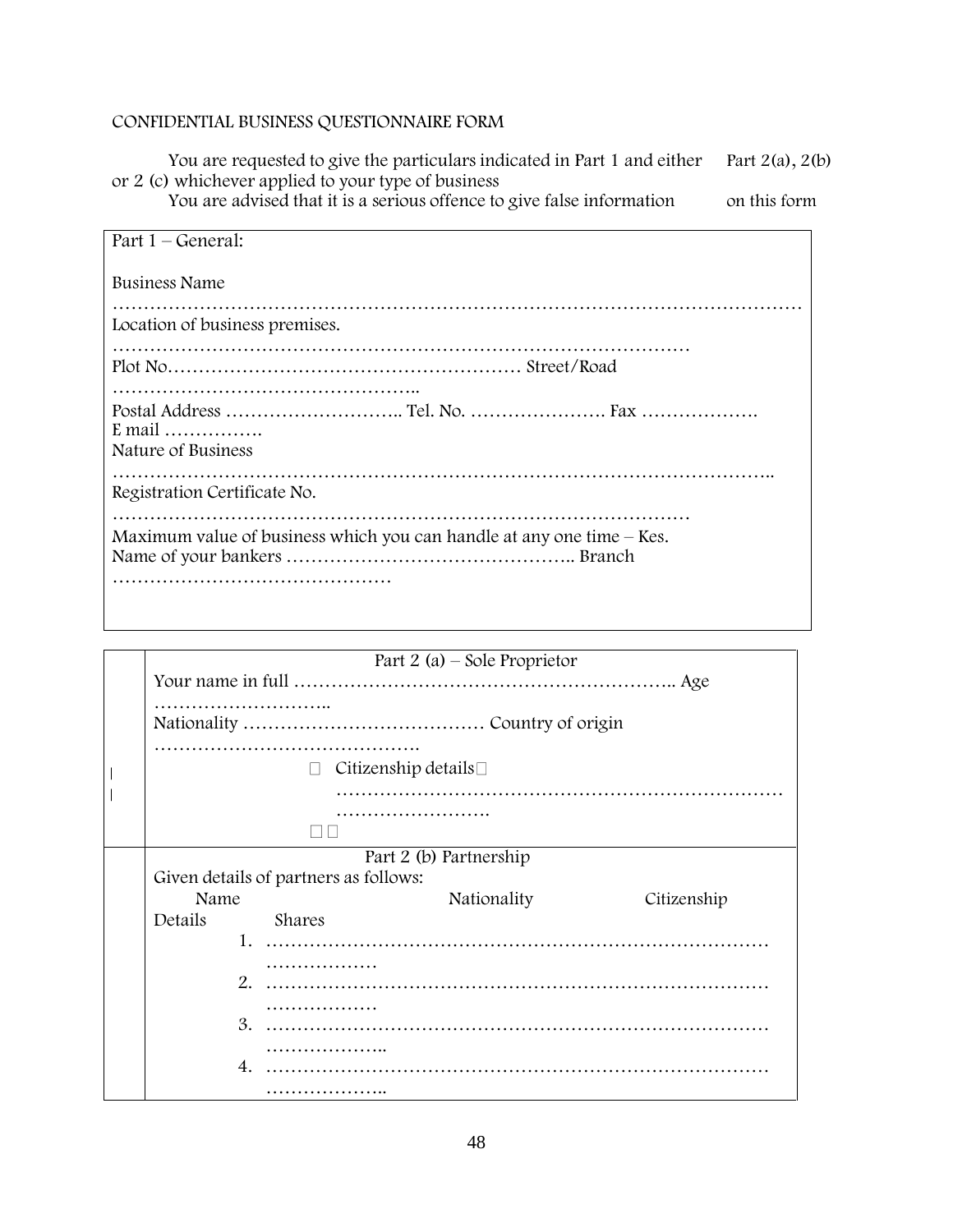|                                                  | Part 2 (c) - Registered Company |                     |
|--------------------------------------------------|---------------------------------|---------------------|
| Private or Public                                |                                 |                     |
|                                                  |                                 |                     |
| State the nominal and issued capital of company- |                                 |                     |
| Nominal Kshs.                                    |                                 |                     |
| Issued Kshs.                                     |                                 |                     |
| Given details of all directors as follows        |                                 |                     |
| Name                                             | Nationality                     | Citizenship Details |
| Shares                                           |                                 |                     |
|                                                  |                                 |                     |
|                                                  |                                 |                     |
| 2.                                               |                                 |                     |
|                                                  |                                 |                     |
|                                                  |                                 |                     |
| .                                                |                                 |                     |
| 3.                                               |                                 |                     |
|                                                  |                                 |                     |
| .                                                |                                 |                     |
| 4.                                               |                                 |                     |
|                                                  |                                 |                     |
| .                                                |                                 |                     |
| 5                                                |                                 |                     |
|                                                  |                                 |                     |
|                                                  |                                 |                     |
|                                                  |                                 |                     |
|                                                  |                                 |                     |

If a Kenya Citizen, indicate under "Citizenship Details" whether by Birth, Naturalization or registration.